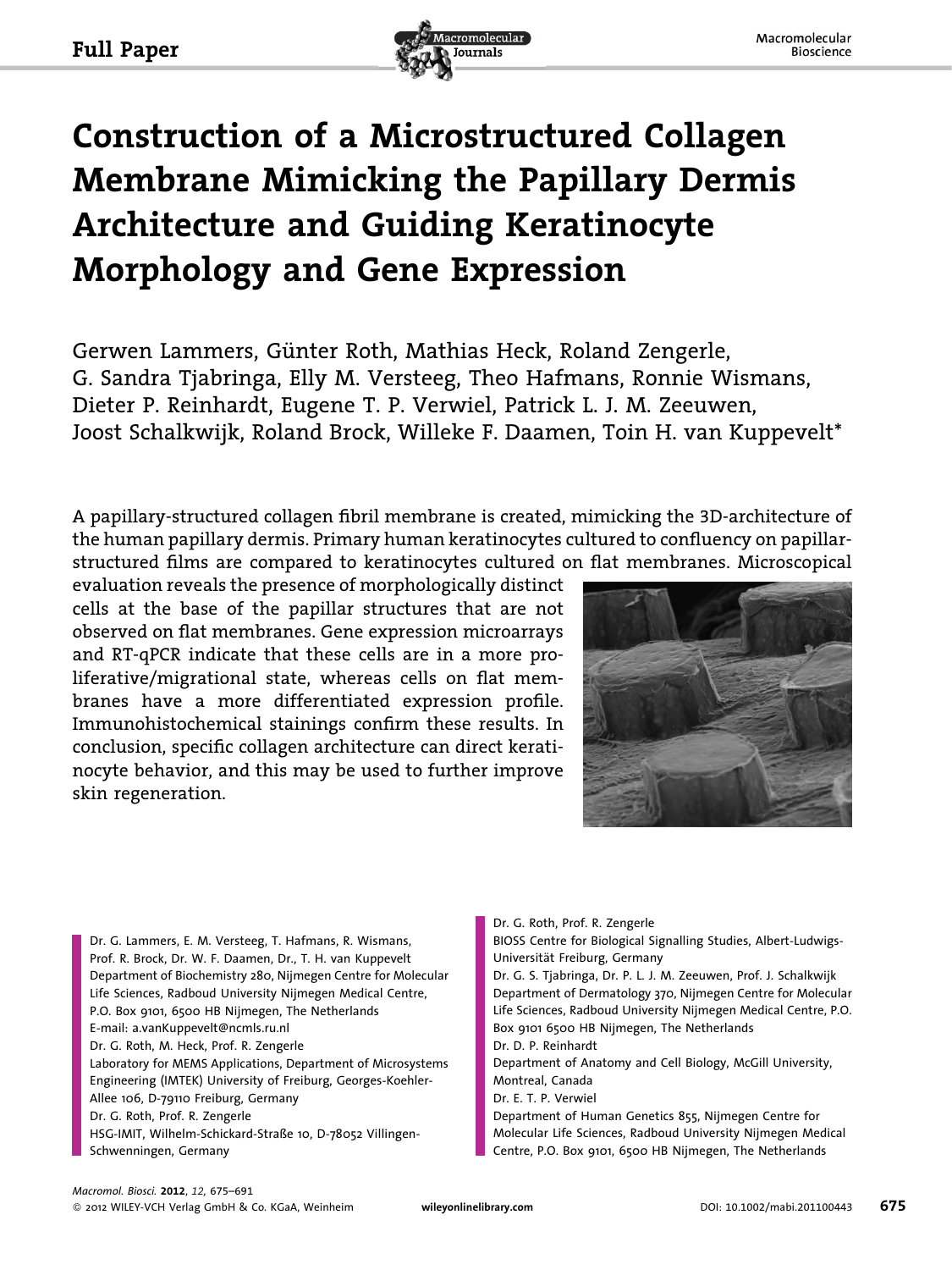# 1. Introduction

Healing of large full-thickness wounds and deep burns often results in contraction and scar tissue formation.<sup>[1]</sup> To guide and improve the wound healing process, tissueengineered skin constructs based on natural and synthetic biomaterials have been developed.[2,3] Results of treatment with these constructs are promising, but not optimal and there is still space for improvement. For example, regeneration of the characteristic rete ridge morphology of the dermal-epidermal-junction may result in better skin regeneration (Figure 1).

Rete ridges are thickenings of the epidermis that extend downwards between the dermal papillae. The papillae provide epidermal cells with oxygen and nutrients, and reinforce the attachment of the epidermis to the dermis. In addition, several studies have indicated that defined locations in rete ridges serve as potential niches for epidermal stem cells.<sup>[4,5]</sup> These locations may provide a specific microenvironment that is required for stem cell maintenance. However, the proposed relationship between rete ridge location and cellular ''stemness'' remains controversial.[6–8]

Microstructured biomaterials may be used to stimulate the formation of epidermal rete ridges and dermal papillae. In addition, the availability of papillary-structured membranes may facilitate fundamental research to the relationship between keratinocyte niche and function. Cells (including keratinocytes) have been evaluated on threedimensional microstructured surfaces, including grooved membranes composed of natural collagen and glycosaminoglycans.[9,10] However, the latter study used parallel grooves, which are technicallyless complex to produce than more natural rounded structures. In one study, polydimethylsiloxane (PDMS) pillarswere coatedwith fibronectin and it was found that the interspace distance determined keratin 1 expression in cultured keratinocytes.<sup>[11]</sup>

In this study, a microstructured collagen membrane was constructed and evaluated, mimicking the natural 3D-architecture of the papillary dermis of human skin.<sup>[12]</sup>



Figure 1. (A) The dermal-epidermal junction of normal porcine skin showing rete ridges and dermal papillae (arrows) on microscopic sections. (B) These structures are not observed in regenerated skin (in this example 55 d after treatment with a porous collagen scaffold). Bar is 100  $\mu$ m.

The in vitro response of primary human keratinocytes to this papillary-structured membrane was studied using high density gene expression microarrays, quantitative polymerase chain reaction (PCR), electron microscopy, and (immuno)cytochemistry. This study is unique in its use of a combination of natural materials and dimensions, and the comprehensive analysis of the biological effects.

# 2. Results

# 2.1. Construction of Microstructured Collagen Membranes Mimicking the Papillary Dermis

A polycarbonate master was constructed based on literature values for dermal papillae architecture in the human inner forearm (Figure 2).<sup>[12]</sup> The master closely matched the general architecture of the dermal papillae and could be used to produce multiple PDMS molds. One PDMS mold (Figure 3A) was used to produce multiple papillarystructured collagen membranes (Figure 3B–D). It was found essential to completely fill the pits of the mold by deaeration of the collagen suspension before air-drying. Dry membranes could easily be peeled off and it was possible to reuse the mold multiple times without complications. The architecture of the papillary-structured



Figure 2. Design of the PDMS mold based on the architecture of the human papillary dermis. (A) Cross-section of normal human skin (inner forearm) showing the rete ridge architecture with keratinocytes (KC) and a dermal papilla (DP). (B) Top view of a longitudinal (en face) section at the height of the arrow in (A) showing the organization of the dermal papillae (DP). Dimensions were obtained from in vivo reflectance confocal microscopy measurements taken from ref.<sup>[12]</sup> (A,B) Adapted with permission from Macmillan Publishers Ltd., The Journal of Investigative Dermatology,  $\circledcirc$  2001.<sup>[12]</sup> (C) Side view and (D) top view of the PDMS casting mold design that was produced from a micromilled polycarbonate master.



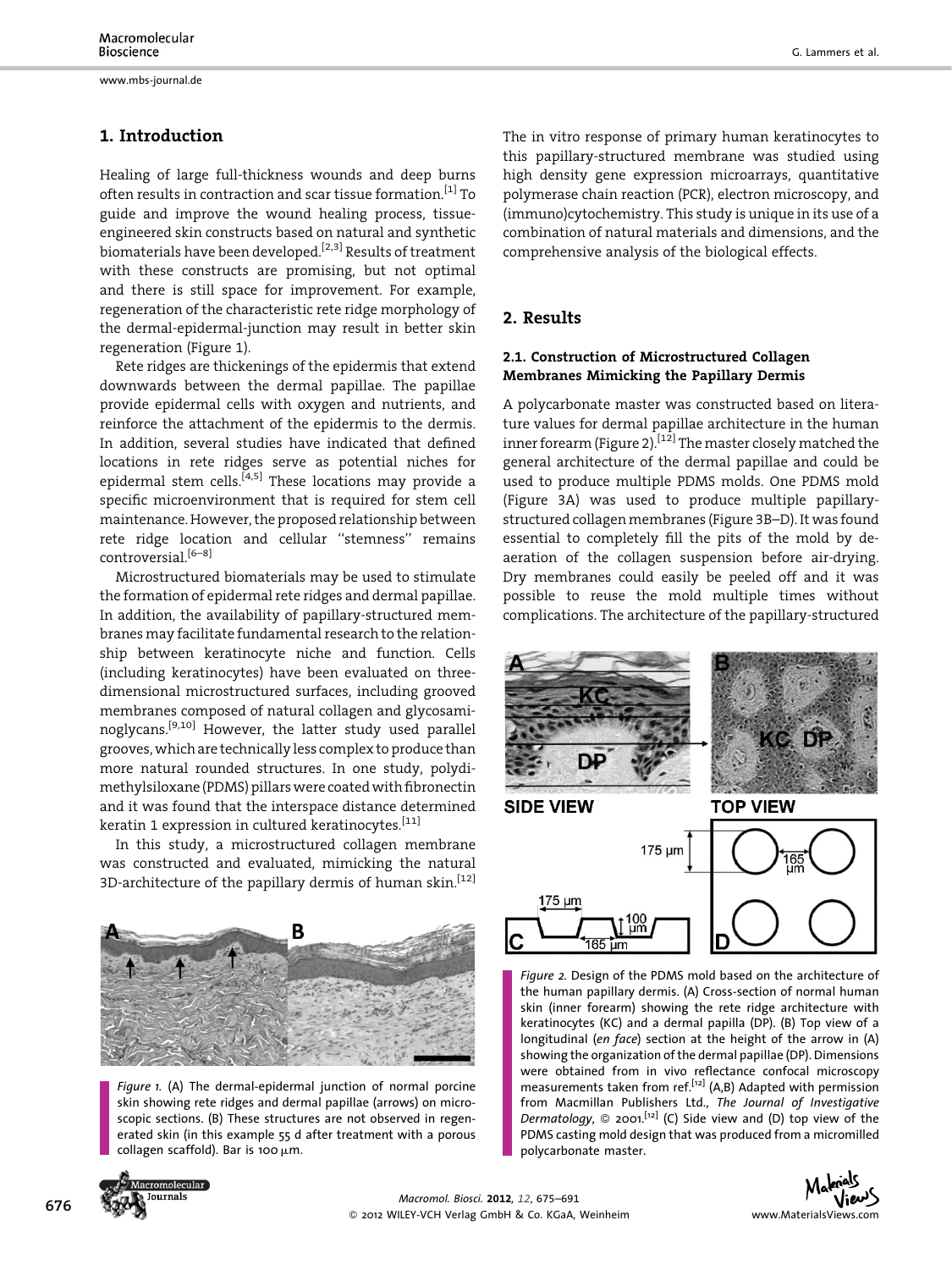



Figure 3. (A) Macroscopic picture of the microstructured PDMS mold and (B–E) scanning electron micrographs of papillary-structured collagen membranes produced with this mold. (B) Top view and (C) side view of a collagen membrane showing multiple papillar structures. (D) Close-up view of a single collagen papillar structure. (E) Double-layered collagen construct mimicking the two layers of the dermis: the papillary dermis (upper layer) and the reticular dermis (lower layer). Bar in (A) is 1 cm, bars in (B–E) are 100 u.m.

membranes adequately reflected the dimensions of the original design, thereby reproducing the natural morphology of dermal papillae.

The potential of creating a two-layered dermal substitute with a papillary dermis architecture combined with a porous reticular dermis layer was demonstrated (Figure 3E). For the two-layered construct, the papillary-structured membranewas prepared as described, but carewas taken to prevent complete air-drying the collagen suspension on the mold. A fresh collagen suspension was poured on top of the slightly hydrated papillary-structured membrane, followed by freezing and lyophilization. This resulted in a porous construct mimicking the entire dermis with a papillarystructured semi-closed surface on top (Figure 3E).

# 2.2. Morphological Differences Related to Collagen Film Topography of Keratinocytes Cultured on Papillary-Structured Collagen Membranes

To investigate the effect of the papillary membrane architecture on cell growth and differentiation, primary



Figure 4. Scanning electron micrographs of human keratinocytes cultured on papillary-structured collagen membranes. Membranes were covered with a confluent layer of cells. (A) Top overview, (B) and (C) keratinocytes on a single papillar structure, (D) cross-sectional view of a single papillar structure. Typical cultured keratinocytes were visible (arrows). The collagen membrane in (D) is indicated with double arrow heads. Bars are (A) 100  $\mu$ m and (B–D) 10  $\mu$ m.

human keratinocytes were cultured submerged on papillary-structured and flat membranes.

Scanning electron microscopical analysis showed the presence of a confluent cell layer on both the papillarystructured and flat membranes (the papillary-structured membrane is shown in Figure 4). Cells showed the typical morphology of cultured keratinocytes and completely covered the membrane including the side and top of the papillar structures.

Staining of sections with toluidine blue and basic fuchsin showed the presence of predominantly a singlelayer of cells on the flat membranes and horizontal surfaces of the papillary-structured membranes (Figure 5A and B). At the base of the papillar structures, multiple cell layers were observed consisting of larger and more rounded cells, especially those in the corner regions.

Transmission electron microscopy confirmed these morphological differences (Figure 5C–F). The flat membranes and the horizontal parts of the papillary-structured membranes contained a single layer of cultured keratinocytes with their typical morphology (Figure 5C). Cells were closely attached to each other and contained intracellular keratin filaments and microvilli on top that extended into the cell culture medium. Melanin granules were visible, some subjected to autophagic fusion, which is known to occur in cultured keratinocytes.[29] A basement membrane was observed at the interface between the cells and the collagen membrane (Figure 5D). At the base of the papillar structures, the cultured sheet thickened up to about 6–7 cell



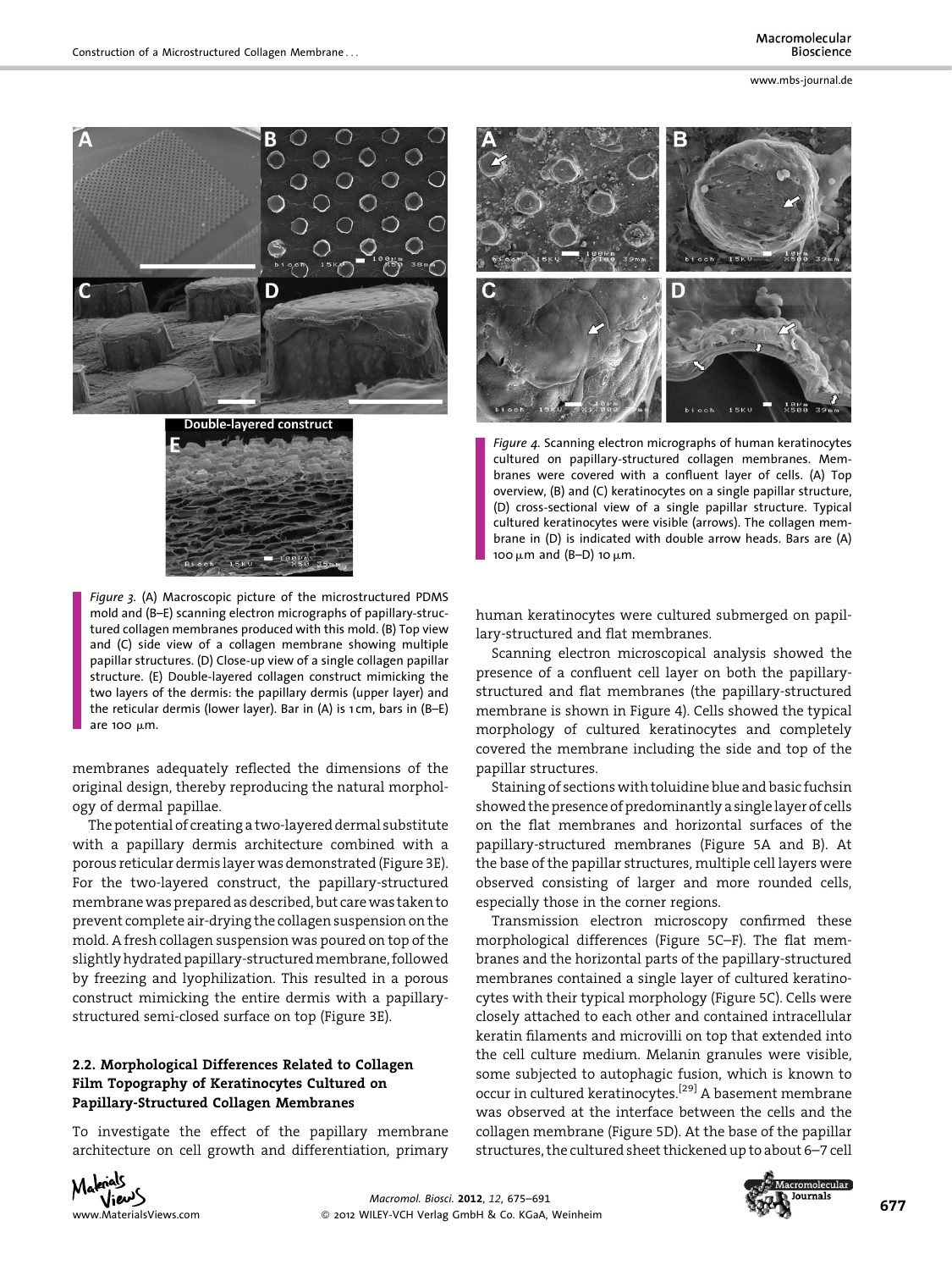

Figure 5. Morphology of keratinocytes cultured on papillary-structured and flat collagen membranes. A,B: Cross-sections of papillary-structured membranes with keratinocytes stained with toluidine blue and basic fuchsin. C–F: Electron microscopy of (C,D) flat and (E,F) papillary-structured membranes with keratinocytes. The horizontal parts of the membranes were covered with a single layer of flat keratinocytes [black arrowheads in (A) and (C)], while at the bottom of the papillar structures multiple layers of larger, more rounded cells were visible. Please note that (B) is derived from a pilot experiment where 75 000 cells were cultured on the membrane for 7 d in another culturing medium.<sup>[30]</sup> The dotted lines in C–E indicate the border between collagen membrane and cell layer. (C) Flat membranes were covered with a single layer of keratinocytes containing melanin granules and keratin filaments. (D) Higher magnification showing the basement membrane (thin line, arrow) of the keratinocytes. (E) At the base of the papillar structures up to 6–7 cell layers were present containing morphologically different cells. (F) The presence of keratin filaments (K) inside the cytoplasm of a cell with lobed nucleus demonstrates that this was also a keratinocyte, and the looping in the nuclear membrane (white arrowhead) is characteristic for young cells. N: nucleus, n: nucleolus, M: melanin granules, K: keratin filaments, col: collagen membrane. (A) is composed of two pictures. Scale bars in (A) and (B) are 100  $\mu$ m, bars in (C), (E), and (F) are 10  $\mu$ m, and bar in (D) is 1 $\mu$ m.

layers, containing morphologically diverse cells (Figure 5E). This included cells with the typical morphology of cultured keratinocytes, but also cells with a lobed nuclear membrane, and a mitochondria-rich and electron-light cytoplasm. Closer examination of these cells showed the presence of keratin filaments peripheral in their cytoplasm (Figure 5F), confirming that these were also keratinocytes. Together with the observed nuclear membrane looping, which is characteristic for young cells, this demonstrated the presence of young keratinocytes at the base of the papillar structures.

# 2.3. Gene Expression Profile of Keratinocytes on Papillary-Structured Collagen Membranes

Gene expression microarrays provide an unbiased and comprehensive approach to gain insight into the nature of the different cells observed at different positions on the papillary-structured membrane (e.g., the morphological distinct cells observed at the base of the papillar structures vs. cells on flat surfaces). An attempt was made to separate cells associated with the papillar structures from cells associated with the flat surface in between the papillar structures, using laser dissection. Membranes cultured with keratinocytes were placed on crosslinked polyethylene naphthalate (PEN) membrane slides (Leica Microsystems, Wetzlar, Germany) and subjected to a Leica AS LMD microdissection system with a UV laser (Leica Microsystems). However, collagen membranes were too thick to cut out papillar structures without damaging the cultured cell layer. As an alternative, we compared RNA isolated from all the cells on the papillary-structured membranes to RNA isolated from cells on the flat membranes. Genes were ranked on their fold-change and of the 17 859 genes assessed, 88 were >1.5-fold higher expressed in keratinocytes cultured on papillary-structured membranes (Table 1A), and 168 were >1.5-fold higher expressed on flat membranes (Table 1B). It should be noted that since the papillary-structured membrane consists of both flat surfaces and papillar structures, specific gene profiles of cells of interest (e.g., those present at the base of the papillar structures) are diluted by the majority of associated flat surface. For instance, if cells at the base of papillar structures represent only 5% of the cell population, a  $21 \times$  differential gene expression in these cells will only give a twofold change for the entire cell population. This probably explains the small fold-changes observed and the absence of statistical significance for the differentially expressed genes. However, this analysis nevertheless provided a valuable starting point for further analyses using reverse transcriptase quantitative PCR (RT-qPCR) and immunohistochemistry.

Gross examination of the gene lists provided a first indication of the nature of the differences between the cells on the two membranes. For example, the list of genes with higher expression on the papillary-structured membranes (Table 1A) contained three transmembrane tetraspanins, three interleukin (IL) receptors and two ILs, molecules generally associated with proliferation, which were all



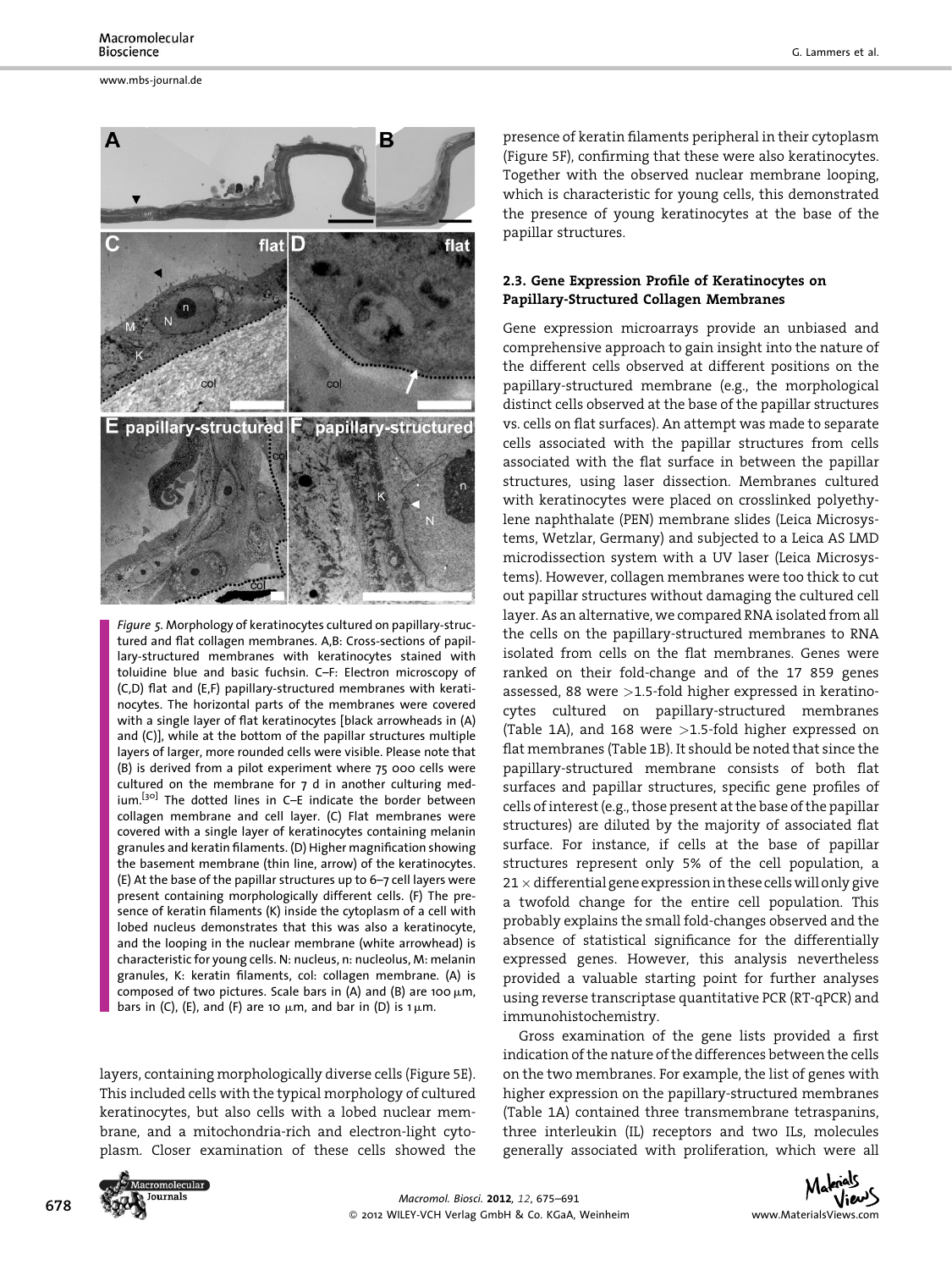| No. | Gene<br>symbol                                                                           | Gene name                                                                             | Fold<br>change |  |  |  |  |
|-----|------------------------------------------------------------------------------------------|---------------------------------------------------------------------------------------|----------------|--|--|--|--|
| 1   | TSPAN7                                                                                   | tetraspanin 7                                                                         | 2.7            |  |  |  |  |
| 2   | C6orf155                                                                                 | chromosome 6 open reading frame 155                                                   | 2.7            |  |  |  |  |
| 3   | IL13RA2                                                                                  | interleukin 13 receptor, alpha 2                                                      | 2.5            |  |  |  |  |
| 4   | TAS2R4                                                                                   | taste receptor, type 2, member 4                                                      |                |  |  |  |  |
| 5   | TFPI2                                                                                    | tissue factor pathway inhibitor 2                                                     |                |  |  |  |  |
| 6   | CCBE1                                                                                    | collagen and calcium binding EGF domains 1                                            | 2.1            |  |  |  |  |
| 7   | ZNF737                                                                                   | zinc finger protein 737                                                               | 2.0            |  |  |  |  |
| 8   | <b>TAS2R20</b>                                                                           | taste receptor, type 2, member 20                                                     | 2.0            |  |  |  |  |
| 9   | PTGS2                                                                                    | prostaglandin endoperoxide synthase 2 (prostaglandin G/H synthase and cyclooxygenase) | 2.0            |  |  |  |  |
| 10  | ABI3BP                                                                                   | ABI family, member 3 (NESH) binding protein                                           | 2.0            |  |  |  |  |
| 11  | IL24                                                                                     | interleukin 24                                                                        | 2.0            |  |  |  |  |
| 12  | GSR                                                                                      | glutathione reductase                                                                 | 1.9            |  |  |  |  |
| 13  | IFNE                                                                                     | interferon, epsilon                                                                   | 1.9            |  |  |  |  |
| 14  | OC554202                                                                                 | hypothetical LOC554202                                                                | 1.9            |  |  |  |  |
| 15  | AMY2B                                                                                    | amylase, alpha 2B (pancreatic)                                                        | 1.9            |  |  |  |  |
| 16  | ANO1                                                                                     | anoctamin 1, calcium activated chloride channel                                       | 1.9            |  |  |  |  |
| 17  | ABCC3                                                                                    | ATP-binding cassette, sub-family C (CFTR/MRP), member 3                               | 1.8            |  |  |  |  |
| 18  | <b>NRCAM</b>                                                                             | neuronal cell adhesion molecule                                                       | 1.8            |  |  |  |  |
| 19  | IL1R2                                                                                    | interleukin 1 receptor, type II                                                       |                |  |  |  |  |
| 20  | LCP1                                                                                     | lymphocyte cytosolic protein 1 (L-plastin)                                            |                |  |  |  |  |
| 21  | STEAP1                                                                                   | six transmembrane epithelial antigen of the prostate 1                                |                |  |  |  |  |
| 22  | RPL31                                                                                    | ribosomal protein L31                                                                 |                |  |  |  |  |
| 23  | aldo-keto reductase family 1, member C1 [dihydrodiol dehydrogenase 1; 20-alpha<br>AKR1C1 |                                                                                       | 1.8            |  |  |  |  |
|     |                                                                                          | (3-alpha)-hydroxysteroid dehydrogenase]                                               |                |  |  |  |  |
| 24  | CYP4F11                                                                                  | cytochrome P450, family 4, subfamily F, polypeptide 11                                | 1.8            |  |  |  |  |
| 25  | MRPS17                                                                                   | mitochondrial ribosomal protein S17                                                   | 1.8            |  |  |  |  |
| 26  | PTGS1                                                                                    | prostaglandin-endoperoxide synthase 1 (prostaglandin G/H synthase and cyclooxygenase) | 1.8            |  |  |  |  |
| 27  | C20orf197                                                                                | chromosome 20 open reading frame 197                                                  | 1.8            |  |  |  |  |
| 28  | TRIM52                                                                                   | tripartite motif-containing 52                                                        | 1.8            |  |  |  |  |
| 29  | TSPAN4                                                                                   | tetraspanin 4                                                                         | 1.8            |  |  |  |  |
| 30  | GUSBL2                                                                                   | glucuronidase, beta-like 2                                                            | 1.8            |  |  |  |  |
| 31  | SD17B7P2                                                                                 | hydroxysteroid (17-beta) dehydrogenase 7 pseudogene 2                                 | 1.7            |  |  |  |  |
| 32  | TAGLN3                                                                                   | transgelin 3                                                                          | 1.7            |  |  |  |  |
| 33  | MMP3                                                                                     | matrix metallopeptidase 3 (stromelysin 1, progelatinase)                              | 1.7            |  |  |  |  |
| 34  | DNAJB4                                                                                   | DnaJ (Hsp40) homolog, subfamily B, member 4                                           | 1.7            |  |  |  |  |
| 35  | FBN2                                                                                     | fibrillin 2                                                                           | 1.7            |  |  |  |  |
| 36  | PLA2G4A                                                                                  | phospholipase A2, group IVA (cytosolic, calcium-dependent)                            | 1.7            |  |  |  |  |
| 37  | CTNNAL1                                                                                  | catenin (cadherin-associated protein), alpha-like 1                                   | 1.7            |  |  |  |  |
| 38  | ACAT2                                                                                    | acetyl coenzyme A acetyltransferase 2                                                 | 1.7            |  |  |  |  |
| 39  | GPR39                                                                                    | G protein-coupled receptor 39                                                         | 1.7            |  |  |  |  |
| 40  | DKK1                                                                                     | dickkopf homolog 1 (Xenopus laevis)                                                   | $1.7\,$        |  |  |  |  |

Table 1A. List of all 88 genes  $>$  1.5 $\times$  higher expressed in keratinocytes cultured on papillary-structured collagen membranes than on flat membranes.



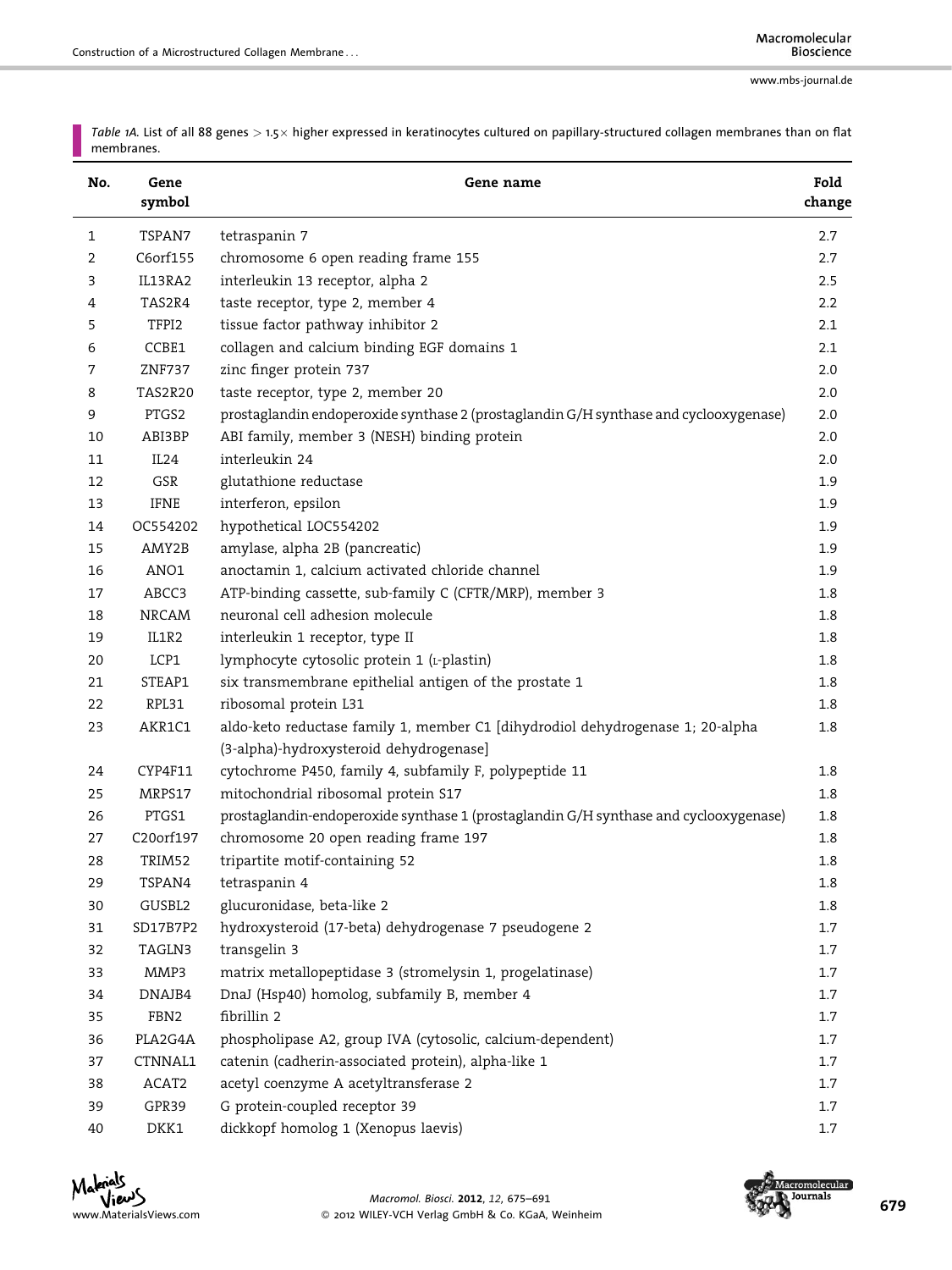Table 1A. (Continued)

|                       | סטווווטטן נטוווויי |                                                                                                                                                                                                                                 |                |  |
|-----------------------|--------------------|---------------------------------------------------------------------------------------------------------------------------------------------------------------------------------------------------------------------------------|----------------|--|
| Table 1A. (Continued) |                    |                                                                                                                                                                                                                                 |                |  |
| No.                   | Gene<br>symbol     | Gene name                                                                                                                                                                                                                       | Fold<br>change |  |
| 41                    | TFRC               | transferrin receptor (p90, CD71)                                                                                                                                                                                                | 1.7            |  |
| 42                    | ADAMTS6            | ADAM metallopeptidase with thrombospondin type 1 motif, 6 (affymetrix transcript<br>cluster 1)                                                                                                                                  | 1.7            |  |
| 43                    | POPDC3             | popeye domain containing 3                                                                                                                                                                                                      | 1.7            |  |
|                       |                    | $\sim$ . The contract of the contract of the contract of the contract of the contract of the contract of the contract of the contract of the contract of the contract of the contract of the contract of the contract of the co |                |  |

|                   | cluster 1)                                                                       |                                                                                                                                                                                                                                                                                                                                                                            |  |  |  |  |
|-------------------|----------------------------------------------------------------------------------|----------------------------------------------------------------------------------------------------------------------------------------------------------------------------------------------------------------------------------------------------------------------------------------------------------------------------------------------------------------------------|--|--|--|--|
| POPDC3            | popeye domain containing 3                                                       | 1.7                                                                                                                                                                                                                                                                                                                                                                        |  |  |  |  |
| ANKRD36B          | ankyrin repeat domain 36B                                                        | 1.7                                                                                                                                                                                                                                                                                                                                                                        |  |  |  |  |
| WNT7B             | 1.7                                                                              |                                                                                                                                                                                                                                                                                                                                                                            |  |  |  |  |
| TUBA1B            | 1.6                                                                              |                                                                                                                                                                                                                                                                                                                                                                            |  |  |  |  |
| C6orf105          | chromosome 6 open reading frame 105                                              | $1.6\,$                                                                                                                                                                                                                                                                                                                                                                    |  |  |  |  |
| ADAMTS6           | ADAM metallopeptidase with thrombospondin type 1 motif, 6 (affymetrix transcript | 1.6                                                                                                                                                                                                                                                                                                                                                                        |  |  |  |  |
|                   | cluster 2)                                                                       |                                                                                                                                                                                                                                                                                                                                                                            |  |  |  |  |
|                   |                                                                                  | $1.6\,$                                                                                                                                                                                                                                                                                                                                                                    |  |  |  |  |
| NRN1              | neuritin 1                                                                       | $1.6\,$                                                                                                                                                                                                                                                                                                                                                                    |  |  |  |  |
| HSD17B2           | hydroxysteroid (17-beta) dehydrogenase 2                                         | 1.6                                                                                                                                                                                                                                                                                                                                                                        |  |  |  |  |
| QRFP              | pyroglutamylated RFamide peptide                                                 | 1.6                                                                                                                                                                                                                                                                                                                                                                        |  |  |  |  |
| EVI2B             | ecotropic viral integration site 2B                                              | 1.6                                                                                                                                                                                                                                                                                                                                                                        |  |  |  |  |
| CTSK              | cathepsin K                                                                      | 1.6                                                                                                                                                                                                                                                                                                                                                                        |  |  |  |  |
| FGF <sub>2</sub>  | FGF2 (basic)                                                                     | $1.6\,$                                                                                                                                                                                                                                                                                                                                                                    |  |  |  |  |
| PXN               | paxillin                                                                         | 1.6                                                                                                                                                                                                                                                                                                                                                                        |  |  |  |  |
| PMS2CL            | PMS2 C-terminal like pseudogene                                                  | 1.6                                                                                                                                                                                                                                                                                                                                                                        |  |  |  |  |
| GOLGA8B           | golgi autoantigen, golgin subfamily a, 8B                                        | 1.6                                                                                                                                                                                                                                                                                                                                                                        |  |  |  |  |
|                   |                                                                                  | 1.6                                                                                                                                                                                                                                                                                                                                                                        |  |  |  |  |
| CYR61             | cysteine-rich, angiogenic inducer, 61                                            | 1.6                                                                                                                                                                                                                                                                                                                                                                        |  |  |  |  |
| OCLM              | oculomedin                                                                       | $1.6\,$                                                                                                                                                                                                                                                                                                                                                                    |  |  |  |  |
| $_{\rm LOX}$      | lysyl oxidase                                                                    | 1.6                                                                                                                                                                                                                                                                                                                                                                        |  |  |  |  |
| AXL               | AXL receptor tyrosine kinase                                                     | 1.6                                                                                                                                                                                                                                                                                                                                                                        |  |  |  |  |
| PHLDB2            | pleckstrin homology-like domain, family B, member 2                              | 1.6                                                                                                                                                                                                                                                                                                                                                                        |  |  |  |  |
| TXNRD1            |                                                                                  | 1.6                                                                                                                                                                                                                                                                                                                                                                        |  |  |  |  |
| SLIT <sub>2</sub> | slit homolog 2 (drosophila)                                                      | 1.6                                                                                                                                                                                                                                                                                                                                                                        |  |  |  |  |
| FGF5              | fibroblast growth factor 5                                                       | 1.5                                                                                                                                                                                                                                                                                                                                                                        |  |  |  |  |
| CMC1              | COX assembly mitochondrial protein homolog (S. cerevisiae)                       | 1.5                                                                                                                                                                                                                                                                                                                                                                        |  |  |  |  |
| RAB3B             | RAB3B, member RAS oncogene family                                                | 1.5                                                                                                                                                                                                                                                                                                                                                                        |  |  |  |  |
| EID3              | EP300 interacting inhibitor of differentiation 3                                 | 1.5                                                                                                                                                                                                                                                                                                                                                                        |  |  |  |  |
| MAP9              |                                                                                  | 1.5                                                                                                                                                                                                                                                                                                                                                                        |  |  |  |  |
| CAPRIN2           | caprin family member 2                                                           | 1.5                                                                                                                                                                                                                                                                                                                                                                        |  |  |  |  |
| FAM101A           |                                                                                  | $1.5\,$                                                                                                                                                                                                                                                                                                                                                                    |  |  |  |  |
| SUZ12P            |                                                                                  | 1.5                                                                                                                                                                                                                                                                                                                                                                        |  |  |  |  |
|                   |                                                                                  | 1.5                                                                                                                                                                                                                                                                                                                                                                        |  |  |  |  |
| EFEMP1            |                                                                                  | 1.5                                                                                                                                                                                                                                                                                                                                                                        |  |  |  |  |
| NAV3              | neuron navigator 3                                                               | 1.5                                                                                                                                                                                                                                                                                                                                                                        |  |  |  |  |
| -                 |                                                                                  | 1.5                                                                                                                                                                                                                                                                                                                                                                        |  |  |  |  |
| TSPAN1            | tetraspanin 1                                                                    | 1.5                                                                                                                                                                                                                                                                                                                                                                        |  |  |  |  |
| IL6               |                                                                                  | 1.5                                                                                                                                                                                                                                                                                                                                                                        |  |  |  |  |
|                   | IL1RL1                                                                           | wingless-type MMTV integration site family, member 7B<br>tubulin, alpha 1b<br>thioredoxin reductase 1<br>microtubule-associated protein 9<br>family with sequence similarity 101, member A<br>suppressor of zeste 12 homolog pseudogene<br>interleukin 1 receptor-like 1<br>EGF-containing fibulin-like extracellular matrix protein<br>interleukin 6 (interferon, beta 2) |  |  |  |  |

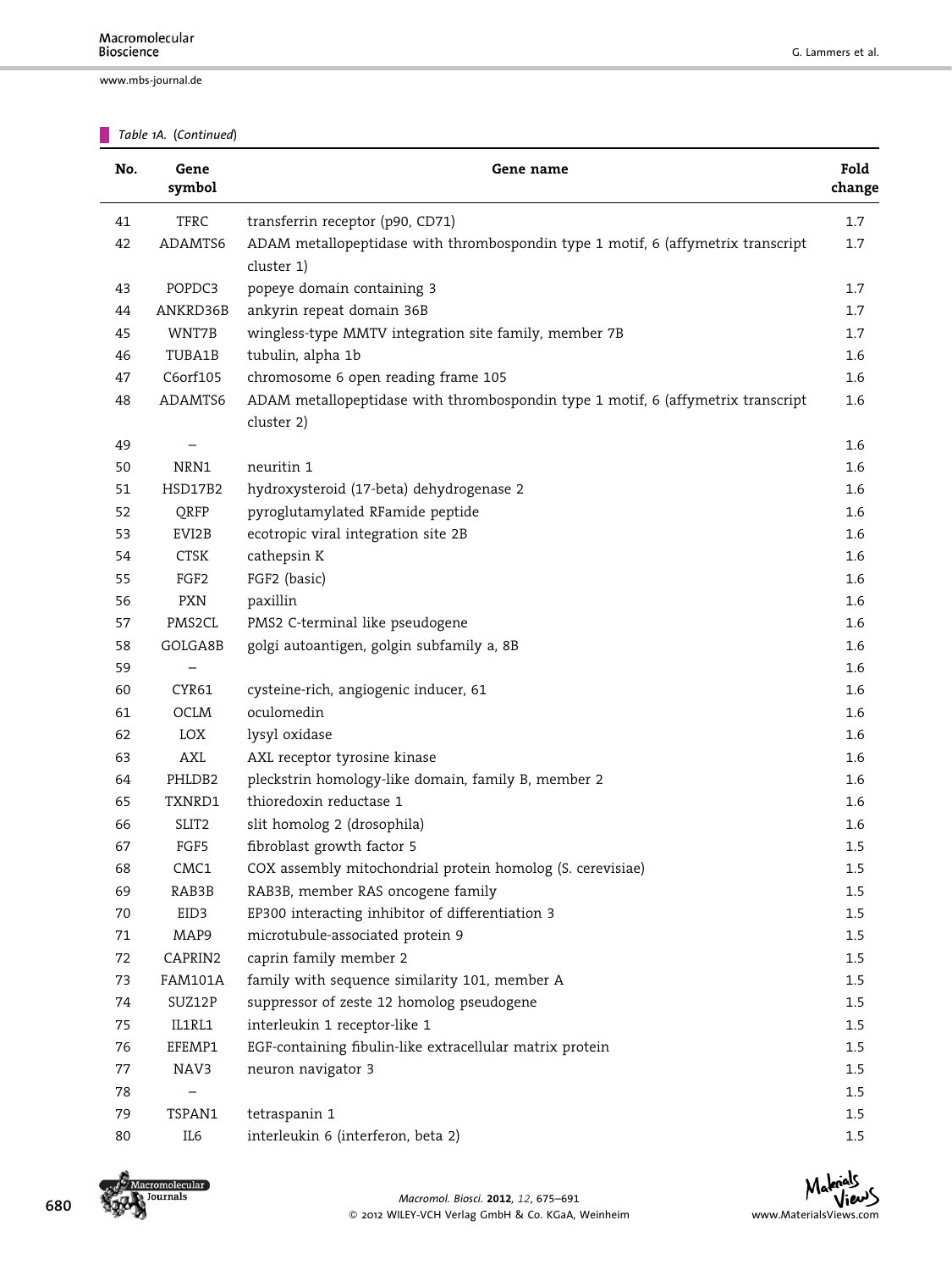Г

| No. | Gene<br>symbol | Gene name                                               | Fold<br>change |
|-----|----------------|---------------------------------------------------------|----------------|
| 81  | C13orf15       | chromosome 13 open reading frame 15                     | 1.5            |
| 82  | SPP1           | secreted phosphoprotein 1                               | 1.5            |
| 83  | GLIS3          | GLIS family zinc finger 3                               | 1.5            |
| 84  | ZNF675         | zinc finger protein 675                                 | 1.5            |
| 85  | RCN1           | reticulocalbin 1, EF-hand calcium binding domain        | 1.5            |
| 86  | PPP1R12B       | protein phosphatase 1, regulatory (inhibitor) subunit 1 | 1.5            |
| 87  | MME            | membrane metallo-endopeptidase                          | 1.5            |
| 88  | BMS1P5         | BMS1 pseudogene 5                                       | 1.5            |
|     |                |                                                         |                |

absent from the list of genes with higher expression on the flat membranes (Table 1B). The first list also contained development-related genes like fibroblast growth factor 2 (basic) (FGF2), wingless-type MMTV integration site family, member 7B (WNT7B), and dickkopf homolog 1 (Xenopus laevis) (DKK1). In addition, fibrillin 2 (FBN2) was present, which is known to be expressed by keratinocytes and is probably involved in the development and maintenance of the elastic dermal-epidermal junction network.<sup>[31]</sup> The genes with higher expression on the flat membranes (Table 1B), on the other hand, were more related to keratinocyte differentiation, and contained, e.g., four late cornified envelope (LCE) genes. Other epithelia-related genes included keratins, beta 1 defensin (DEFB1), and cystatin E/M (CST6). However, complete terminal differentiation, for instance with respect to cytokeratins, was not observed possibly because a submerged, rather than an air-exposed, culture system was used.

## 2.4. RT-qPCR Validation of Microarray Results

To validate the microarray results, RT-qPCR was performed on seven >1.3-fold differentially expressed genes selected for their reported association with skin biology (Figure 6),  $^{[18,23-26]}$  including four upregulated genes [#40: dickkopf homolog 1 (Xenopus laevis) (DKK1); #80: IL 6 (interferon, beta 2) (IL6); #97: vanin 1 (VNN1); and #306: lumican (LUM)], and three downregulated genes [#33: late cornified envelope 2B (LCE2B); #34: defensin, beta 1 (DEFB1); and #35: cystatin E/M (CST6)]. All genes evaluated showed an up-/downregulation as indicated by the microarray results. Upregulation of DKK1 and downregulation of LCE2B and CST6 were statistically significant using this approach. These results indicate that despite the heterogeneity of the cell populations, the microarray findings reflect real changes in gene expression.

## 2.5. Localization of Differentially Expressed Gene Products on Papillary-Structured Membranes

To investigate whether the observed changes in gene expression are related to the location of the cell on the collagenous membranes, the protein product of three >1.3-fold differentially expressed genes was visualized by immunohistochemical staining on cryosections of papillary-structured membranes (Figure 7).

Antibody staining for fibrillin 2 (upregulated #35) showed the presence of this protein on top of the papillar structures, while less staining was observed in the single cell layer on the flat part of the membrane between the papillar structures. In line with the microarray results, an association was observed between fibrillin 2 and the papillar structures, however, apparently not related to the morphologically distinct cells at the base of the structures, but at their top. Loricrin (downregulated #236) and cystatin E/M (downregulated #35) staining was found in almost all cells, but at the base of the papillar-structures where multiple cell layers were present, staining was less intense for the more basal cells in the corner. These differences in staining intensity support the microarray data.

# 2.6. Pathway Analysis of Differentially Expressed Genes

To obtain more insight in the biological meaning of the microarray data, the differentially expressed genes (Table 1A and B) were analyzed for known direct interactions between their protein products (Figure 8A and B).

Of the 88 genes upregulated in keratinocytes on papillary-structured membranes, 27 had a known direct interaction with each other (Figure 8A). These proteins are mainly located at the plasma membrane or in the extracellular space. Key proteins in this network appear



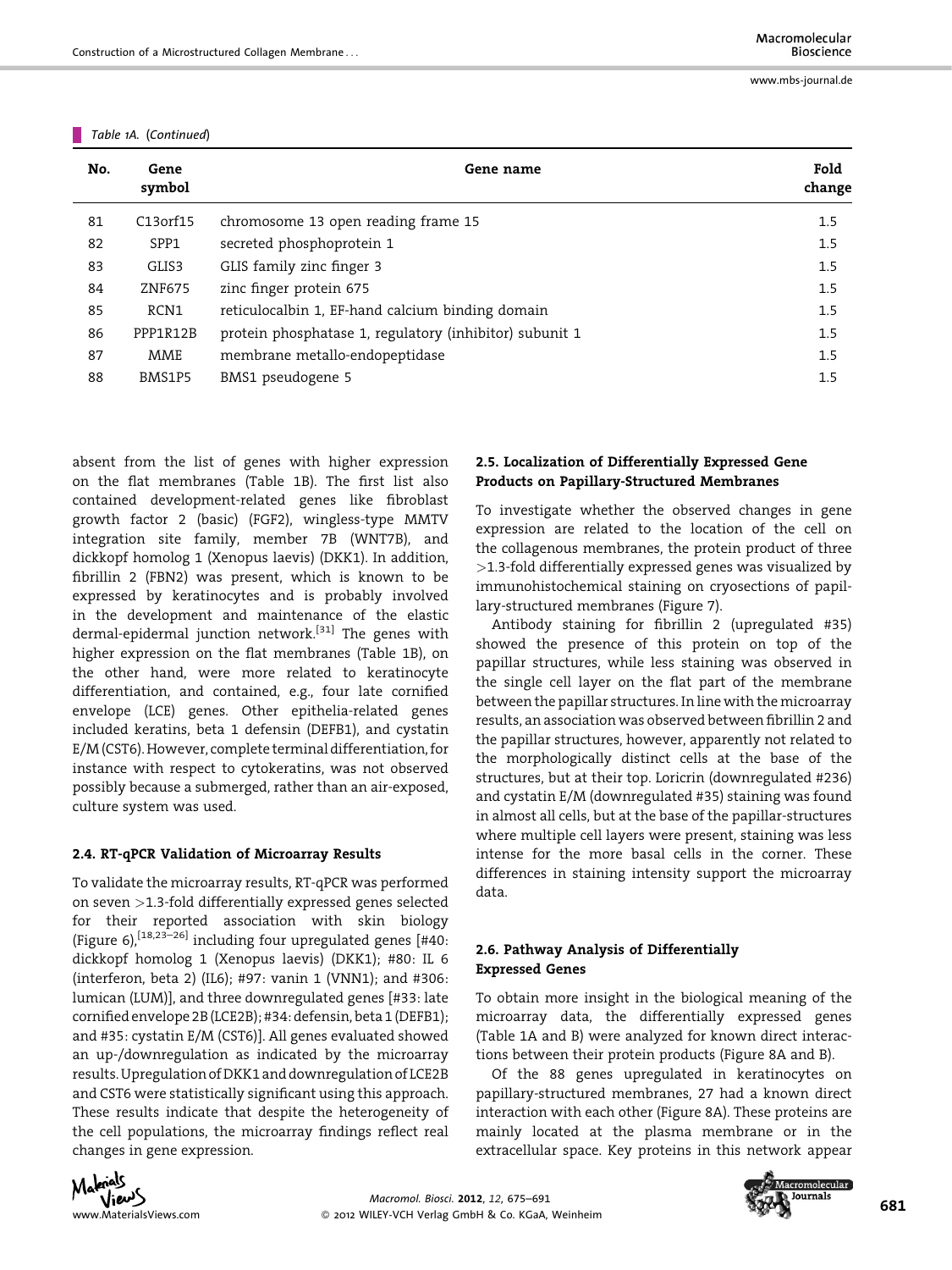Table 1B. List of all 168 genes  $>$  1.5 $\times$  higher expressed in keratinocytes cultured on flat membranes than on papillary-structured collagen membranes.

| No. | Gene<br>symbol   | Gene name                                                                           |        |
|-----|------------------|-------------------------------------------------------------------------------------|--------|
| 1   | SPINK1           | serine peptidase inhibitor, Kazal type 1                                            | $-3.8$ |
| 2   |                  |                                                                                     | $-2.8$ |
| 3   | MPRSS11E         | transmembrane protease, serine 11E                                                  | $-2.5$ |
| 4   | DCT              | dopachrome tautomerase (dopachrome delta-isomerase, tyrosine-related protein 2)     | $-2.3$ |
| 5   | PSG6             | pregnancy specific beta-1-glycoprotein 6                                            | $-2.3$ |
| 6   | FAM70A           | family with sequence similarity 70, member A                                        | $-2.3$ |
| 7   | BPIL2            | bactericidal/permeability-increasing protein-like 2                                 | $-2.3$ |
| 8   | ELMOD1           | ELMO/CED-12 domain containing 1                                                     | $-2.2$ |
| 9   | XKRX             | XK, Kell blood group complex subunit-related, X-linked                              | $-2.2$ |
| 10  | CYP1A1           | cytochrome P450, family 1, subfamily A, polypeptide 1                               | $-2.2$ |
| 11  | SERPINA3         | serpin peptidase inhibitor, clade A (alpha-1 antiproteinase, antitrypsin), member 3 | $-2.2$ |
| 12  | C12orf36         | chromosome 12 open reading frame 36                                                 | $-2.1$ |
| 13  | ACPP             | acid phosphatase, prostate                                                          | $-2.1$ |
| 14  | MLANA            | melan-A                                                                             | $-2.1$ |
| 15  | STEAP4           | STEAP family member 4                                                               | $-2.1$ |
| 16  | IFIT1            | interferon-induced protein with tetratricopeptide repeats 1                         | $-2.1$ |
| 17  | OR10A3           | olfactory receptor, family 10, subfamily A, member 3                                | $-2.1$ |
| 18  | SEPT3            | septin 3                                                                            | $-2.1$ |
| 19  | TPPP3            | tubulin polymerization-promoting protein family member 3                            | $-2.1$ |
| 20  | TYRP1            | tyrosinase-related protein 1                                                        | $-2.0$ |
| 21  | NEBL             | nebulette                                                                           | $-2.0$ |
| 22  | ATP12A           | ATPase, $H + / K +$ transporting, nongastric, alpha polypeptide                     | $-2.0$ |
| 23  | SILV             | silver homolog (mouse)                                                              | $-2.0$ |
| 24  | SPINK6           | serine peptidase inhibitor, Kazal type 6                                            |        |
| 25  | KRT4             | keratin 4                                                                           | $-2.0$ |
| 26  | MUC15            | mucin 15, cell surface associated                                                   | $-2.0$ |
| 27  | LIPH             | lipase, member H                                                                    | $-2.0$ |
| 28  | ANKRD22          | ankyrin repeat domain 22                                                            | $-1.9$ |
| 29  | HSPB8            | heat shock 22 kDa protein 8                                                         | $-1.9$ |
| 30  | LCE1D            | late cornified envelope 1D                                                          | $-1.9$ |
| 31  | SERPINB4         | serpin peptidase inhibitor, clade B (ovalbumin), member 4                           | $-1.9$ |
| 32  | PSG4             | pregnancy specific beta-1-glycoprotein 4                                            | $-1.9$ |
| 33  | LCE2B            | late cornified envelope 2B                                                          | $-1.9$ |
| 34  | DEFB1            | defensin, beta 1                                                                    | $-1.9$ |
| 35  | CST <sub>6</sub> | cystatin E/M                                                                        | $-1.9$ |
| 36  | AZGP1            | alpha-2-glycoprotein 1, zinc-binding                                                | $-1.9$ |
| 37  | SMPD3            | sphingomyelin phosphodiesterase 3, neutral membrane (neutral sphingomyelinase II)   | $-1.9$ |
| 38  | CALB1            | calbindin 1, 28 kDa                                                                 | $-1.9$ |
| 39  | ZNF750           | zinc finger protein 750                                                             | $-1.9$ |
| 40  | AQP9             | aquaporin 9                                                                         | $-1.9$ |
| 41  | MX1              | myxovirus (influenza virus) resistance 1, interferon-inducible protein p78 (mouse)  | $-1.9$ |



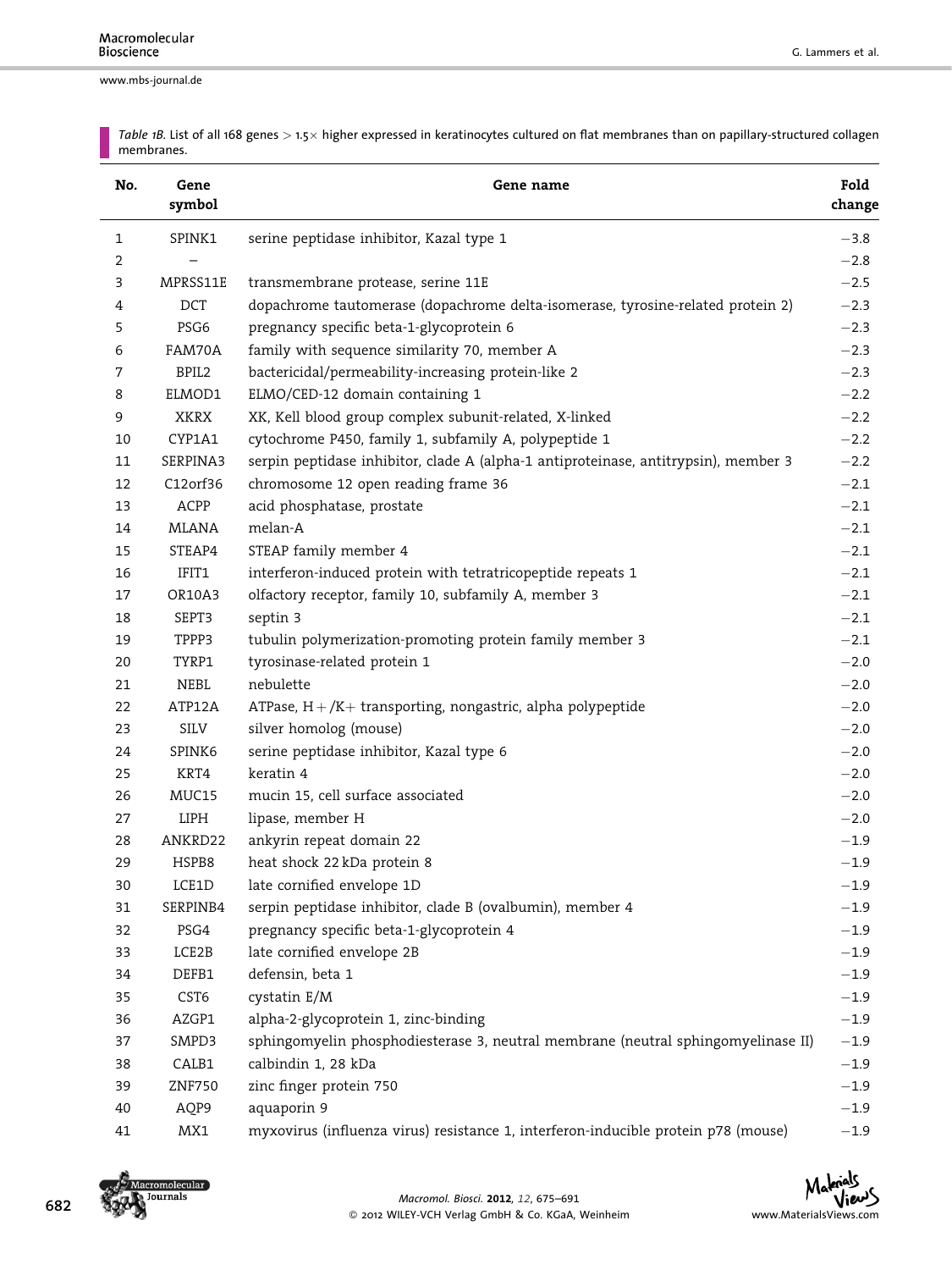Table 1B. (Continued) I.

| Gene<br>No.<br>symbol |                   | Gene name                                                                        | Fold<br>change |  |  |  |  |
|-----------------------|-------------------|----------------------------------------------------------------------------------|----------------|--|--|--|--|
| 42                    | IFI44L            | interferon-induced protein 44-like                                               | $-1.9$         |  |  |  |  |
| 43                    | ALDH3B2           | aldehyde dehydrogenase 3 family, member B2                                       | $-1.9$         |  |  |  |  |
| 44                    | TAS2R39           | taste receptor, type 2, member 39                                                |                |  |  |  |  |
| 45                    | EPHX3             | epoxide hydrolase 3                                                              |                |  |  |  |  |
| 46                    | TYR               | tyrosinase (oculocutaneous albinism IA)                                          | $-1.8$         |  |  |  |  |
| 47                    | FOXN1             | forkhead box N1                                                                  | $-1.8$         |  |  |  |  |
| 48                    | CDRT1             | CMT1A duplicated region transcript 1                                             | $-1.8$         |  |  |  |  |
| 49                    | PSG9              | pregnancy specific beta-1-glycoprotein 9                                         | $-1.8$         |  |  |  |  |
| 50                    | SLC5A1            | solute carrier family 5 (sodium/glucose cotransporter), member 1                 | $-1.8$         |  |  |  |  |
| 51                    | DSG4              | desmoglein 4                                                                     | $-1.8$         |  |  |  |  |
| 52                    | PDIA6             | protein disulfide isomerase family A, member 6                                   | $-1.8$         |  |  |  |  |
| 53                    | TTC39A            | tetratricopeptide repeat domain 39A                                              | $-1.8$         |  |  |  |  |
| 54                    | CLDN17            | claudin 17                                                                       | $-1.8$         |  |  |  |  |
| 55                    | GDA               | guanine deaminase                                                                | $-1.8$         |  |  |  |  |
| 56                    | SCNN1B            | sodium channel, nonvoltage-gated 1, beta                                         | $-1.8$         |  |  |  |  |
| 57                    | USP <sub>2</sub>  | ubiquitin specific peptidase 2                                                   | $-1.8$         |  |  |  |  |
| 58                    | KLK13             | kallikrein-related peptidase 13                                                  | $-1.8$         |  |  |  |  |
| 59                    | TMEM86A           | transmembrane protein 86A                                                        | $-1.8$         |  |  |  |  |
| 60                    | LCN <sub>2</sub>  | lipocalin 2                                                                      | $-1.8$         |  |  |  |  |
| 61                    | SLC39A2           | solute carrier family 39 (zinc transporter), member 2                            | $-1.8$         |  |  |  |  |
| 62                    | PLA2G4E           | phospholipase A2, group IVE                                                      | $-1.7$         |  |  |  |  |
| 63                    | CPA4              | carboxypeptidase A4                                                              | $-1.7$         |  |  |  |  |
| 64                    | TMPRSS4           | transmembrane protease, serine 4                                                 | $-1.7$         |  |  |  |  |
| 65                    | RSAD <sub>2</sub> | radical S-adenosyl methionine domain containing 2                                |                |  |  |  |  |
| 66                    | KLK14             | kallikrein-related peptidase 14                                                  | $-1.7$         |  |  |  |  |
| 67                    | FAM83C            | family with sequence similarity 83, member C                                     | $-1.7$         |  |  |  |  |
| 68                    | MPRSS11F          | transmembrane protease, serine 11F                                               | $-1.7$         |  |  |  |  |
| 69                    | LCE2D             | late cornified envelope 2D                                                       | $-1.7$         |  |  |  |  |
| 70                    | RDH12             | retinol dehydrogenase 12 (all-trans/9-cis/11-cis)                                | $-1.7$         |  |  |  |  |
| 71                    | PLA2G7            | phospholipase A2, group VII (platelet-activating factor acetylhydrolase, plasma) | $-1.7$         |  |  |  |  |
| 72                    | SLC6A14           | solute carrier family 6 (amino acid transporter), member 14                      | $-1.7$         |  |  |  |  |
| 73                    | UQCRFS1           | ubiquinol-cytochrome c reductase, Rieske iron-sulfur polypeptide 1               | $-1.7$         |  |  |  |  |
| 74                    | TNFSF10           | tumor necrosis factor (ligand) superfamily, member 10                            | $-1.7$         |  |  |  |  |
| 75                    | LY6G6C            | lymphocyte antigen 6 complex, locus G6C                                          | $-1.7$         |  |  |  |  |
| 76                    | <b>TXNIP</b>      | thioredoxin interacting protein                                                  | $-1.7$         |  |  |  |  |
| 77                    | RAET1L            | retinoic acid early transcript 1L                                                | $-1.7$         |  |  |  |  |
| 78                    | SPINK7            | serine peptidase inhibitor, kazal type 7 (putative)                              | $-1.7$         |  |  |  |  |
| 79                    | TRIM48            | tripartite motif-containing 48                                                   | $-1.7$         |  |  |  |  |
| 80                    | CXCL14            | chemokine (C-X-C motif) ligand 14                                                | $-1.7$         |  |  |  |  |
| 81                    | BMP6              | bone morphogenetic protein 6                                                     | $-1.7$         |  |  |  |  |
| 82                    | RGS2              | regulator of G-protein signaling 2, 24 kDa                                       | $-1.7$         |  |  |  |  |



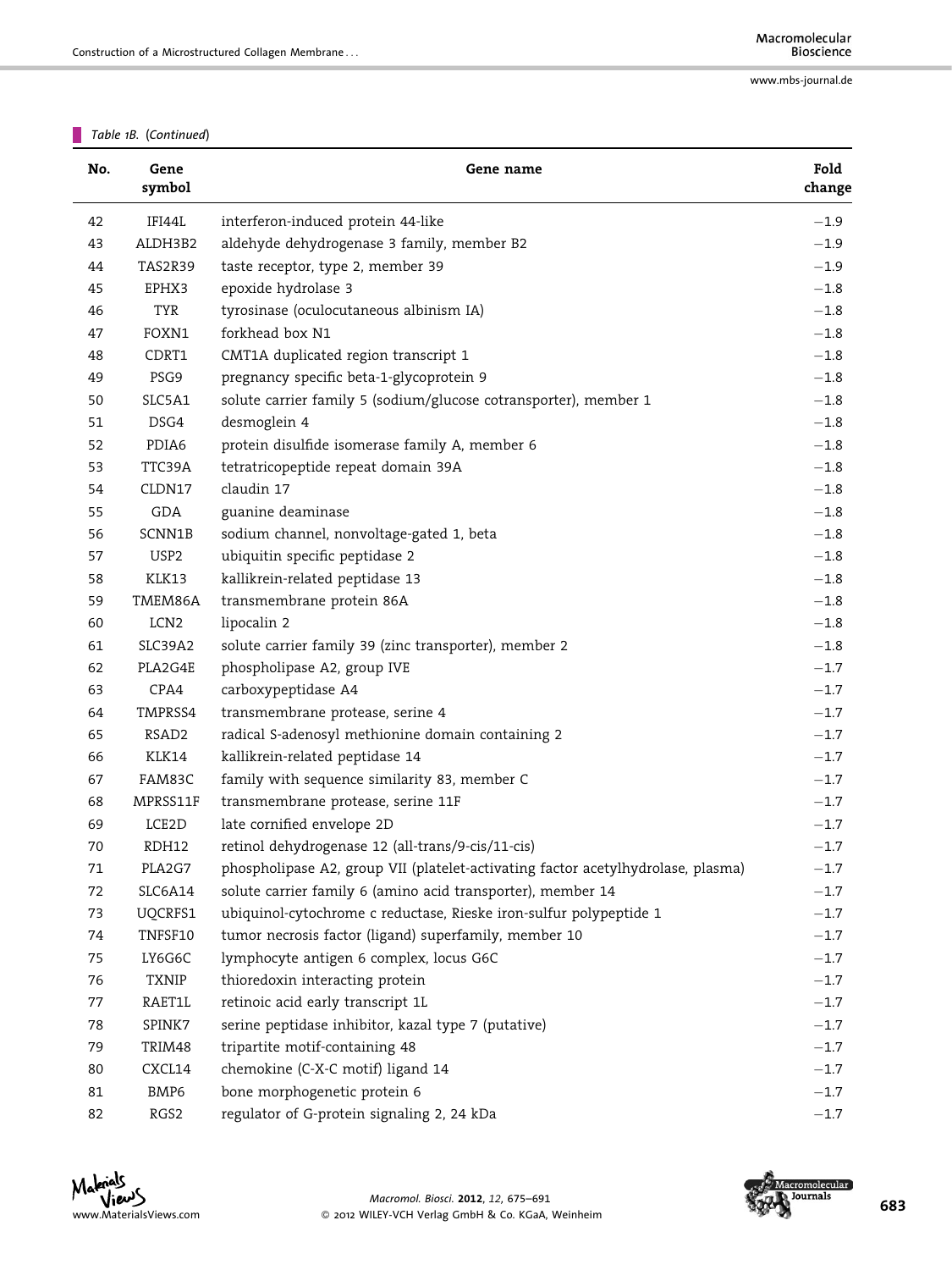Table 1B. (Continued)

| No. | Gene<br>symbol    | Gene name                                                                                |          |  |  |  |
|-----|-------------------|------------------------------------------------------------------------------------------|----------|--|--|--|
| 83  | IFI27             | interferon, alpha-inducible protein 27                                                   | $-1.7$   |  |  |  |
| 84  | MT1G              | metallothionein 1G                                                                       | $-1.7$   |  |  |  |
| 85  | KRT78             | keratin 78                                                                               |          |  |  |  |
| 86  | BBOX1             | butyrobetaine (gamma), 2-oxoglutarate dioxygenase (gamma-butyrobetaine<br>hydroxylase) 1 | $-1.7$   |  |  |  |
| 87  | CYP4B1            | cytochrome P450, family 4, subfamily B, polypeptide 1                                    | $-1.7$   |  |  |  |
| 88  | NDUFA4L2          | NADH dehydrogenase (ubiquinone) 1 alpha subcomplex, 4-like 2                             | $-1.7$   |  |  |  |
| 89  | PI15              | peptidase inhibitor 15                                                                   | $-1.7$   |  |  |  |
| 90  | HIST1H4H          | histone cluster 1, H4 h                                                                  | $-1.7$   |  |  |  |
| 91  | GRHL1             | grainyhead-like 1 (Drosophila)                                                           | $-1.7$   |  |  |  |
| 92  | CCL <sub>22</sub> | chemokine (C-C motif) ligand 22                                                          | $-1.6$   |  |  |  |
| 93  | EGR3              | early growth response 3                                                                  | $-1.6$   |  |  |  |
| 94  | OCA <sub>2</sub>  | oculocutaneous albinism II                                                               | $-1.6$   |  |  |  |
| 95  | KRT80             | keratin 80                                                                               | $-1.6$   |  |  |  |
| 96  | OBP2B             | odorant binding protein 2B                                                               | $-1.6$   |  |  |  |
| 97  | PDZK1IP1          | PDZK1 interacting protein 1                                                              | $-1.6$   |  |  |  |
| 98  | TMPRSS13          | transmembrane protease, serine 13                                                        | $-1.6$   |  |  |  |
| 99  | SCNN1A            | sodium channel, nonvoltage-gated 1 alpha                                                 | $-1.6$   |  |  |  |
| 100 | GSTTP1            | glutathione S-transferase theta pseudogene 1                                             | $-1.6$   |  |  |  |
| 101 | CYP1B1            | cytochrome P450, family 1, subfamily B, polypeptide 1                                    | $-1.6$   |  |  |  |
| 102 | EDNRB             | endothelin receptor type B                                                               | $-1.6$   |  |  |  |
| 103 | PVRL4             | poliovirus receptor-related 4                                                            | $-1.6$   |  |  |  |
| 104 | RPL23AP32         | ribosomal protein L23a pseudogene 32                                                     | $-1.6$   |  |  |  |
| 105 | IFIT3             | interferon-induced protein with tetratricopeptide repeats 3                              | $-1.6$   |  |  |  |
| 106 | OPN4              | opsin 4                                                                                  | $-1.6$   |  |  |  |
| 107 | <b>NOV</b>        | nephroblastoma overexpressed gene                                                        | $-1.6$   |  |  |  |
| 108 | OAS1              | 2',5'-oligoadenylate synthetase 1, 40/46 kDa                                             | $-1.6$   |  |  |  |
| 109 | CLIC <sub>3</sub> | chloride intracellular channel 3                                                         | $-1.6$   |  |  |  |
| 110 | PGLYRP3           | peptidoglycan recognition protein 3                                                      | $-1.6$   |  |  |  |
| 111 | ATG9B             | ATG9 autophagy related 9 homolog B (S. cerevisiae)                                       | $-1.6$   |  |  |  |
| 112 | OAS2              | 2'-5'-oligoadenylate synthetase 2, 69/71 kDa                                             | $-1.6$   |  |  |  |
| 113 | CAMK1D            | calcium/calmodulin-dependent protein kinase ID                                           | $-1.6$   |  |  |  |
| 114 | RAB27B            | RAB27B, member RAS oncogene family                                                       | $-1.6$   |  |  |  |
| 115 | CCNA1             | cyclin A1                                                                                | $-1.6\,$ |  |  |  |
| 116 | MUCL1             | mucin-like 1                                                                             | $-1.6$   |  |  |  |
| 117 | FLVCR2            | feline leukemia virus subgroup C cellular receptor family, member 2                      | $-1.6$   |  |  |  |
| 118 | CXCL11            | chemokine (C-X-C motif) ligand 11                                                        | $-1.6$   |  |  |  |
| 119 | TMEM45B           | transmembrane protein 45B                                                                | $-1.6$   |  |  |  |
| 120 | SPRR2C            | dmall proline-rich protein 2C (pseudogene)                                               | $-1.6\,$ |  |  |  |
| 121 | CLDN7             | claudin 7                                                                                | $-1.6$   |  |  |  |
| 122 | POF1B             | premature ovarian failure, 1B                                                            | $-1.6$   |  |  |  |



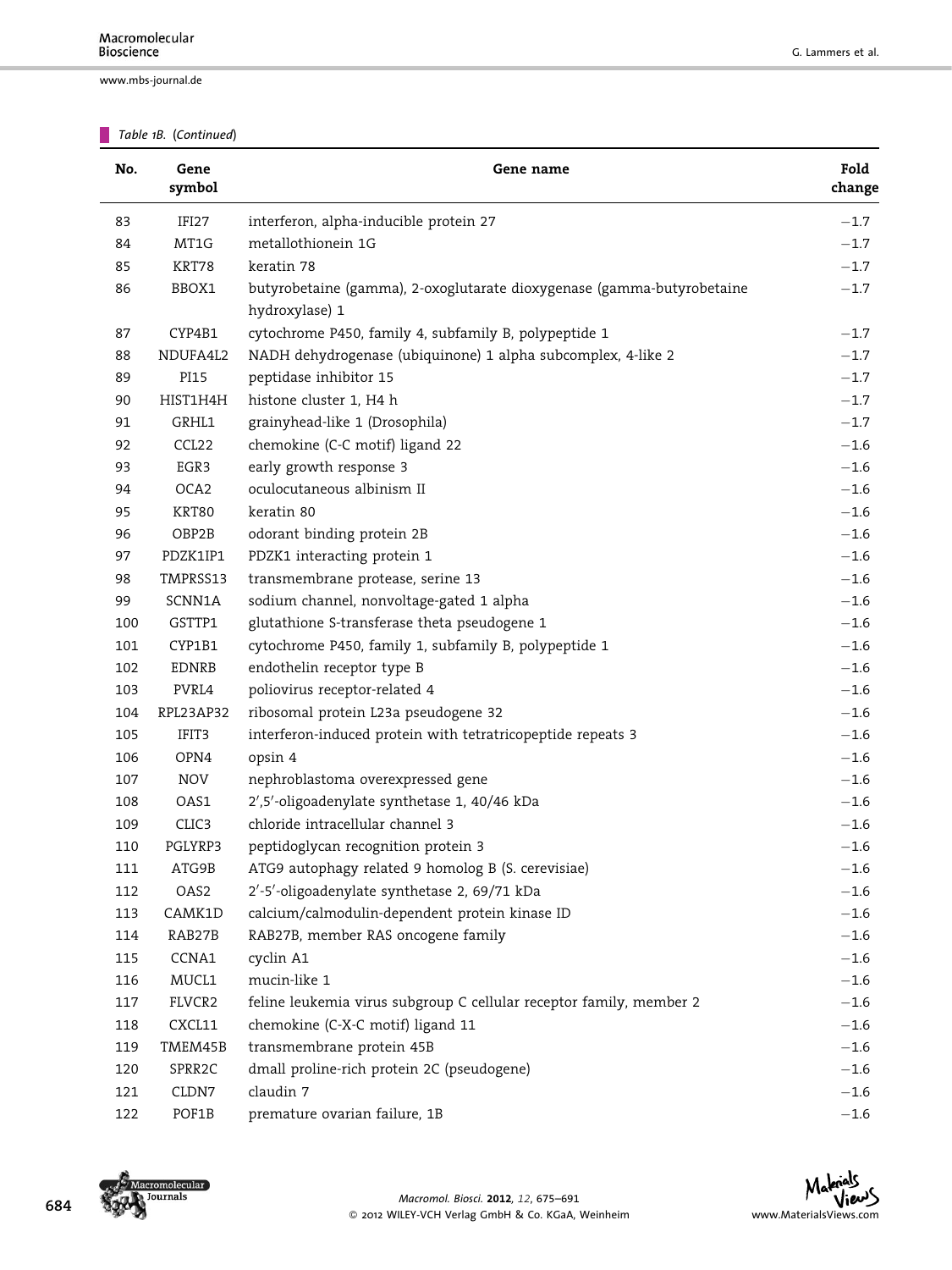Table 1B. (Continued) I.

| Gene<br>No.<br>symbol |                   | Gene name                                                                                             | Fold<br>change |  |  |  |  |
|-----------------------|-------------------|-------------------------------------------------------------------------------------------------------|----------------|--|--|--|--|
| 123                   | SCEL              | sciellin                                                                                              | $-1.6$         |  |  |  |  |
| 124                   | OVOL1             | ovo-like 1(Drosophila)                                                                                | $-1.6$         |  |  |  |  |
| 125                   | TRIM16            | tripartite motif-containing 16<br>$-1.6$                                                              |                |  |  |  |  |
| 126                   | SAMD9             | sterile alpha motif domain containing 9<br>$-1.6$                                                     |                |  |  |  |  |
| 127                   | ABCG1             | ATP-binding cassette, sub-family G (WHITE), member 1<br>$-1.6$                                        |                |  |  |  |  |
| 128                   | MPZL3             | myelin protein zero-like 3<br>$-1.6$                                                                  |                |  |  |  |  |
| 129                   | HIST1H2BK         | histone cluster 1, H2bk                                                                               | $-1.6$         |  |  |  |  |
| 130                   | SLC24A5           | solute carrier family 24, member 5                                                                    | $-1.6$         |  |  |  |  |
| 131                   | KLK6              | kallikrein-related peptidase 6                                                                        | $-1.6$         |  |  |  |  |
| 132                   | TRIM2             | tripartite motif-containing 2                                                                         | $-1.6$         |  |  |  |  |
| 133                   | POTEE             | POTE ankyrin domain family, member E                                                                  | $-1.6$         |  |  |  |  |
| 134                   | GGT6              | gamma-glutamyltransferase 6                                                                           | $-1.6$         |  |  |  |  |
| 135                   | TCP11L2           | t-complex 11 (mouse)-like 2                                                                           | $-1.6$         |  |  |  |  |
| 136                   | GPR110            | G protein-coupled receptor 110                                                                        | $-1.6$         |  |  |  |  |
| 137                   | KRT23             | keratin 23 (histone deacetylase inducible)                                                            | $-1.6$         |  |  |  |  |
| 138                   | SULT2B1           | sulfotransferase family, cytosolic, 2B, member 1                                                      | $-1.6$         |  |  |  |  |
| 139                   | PSG8              | pregnancy specific beta-1-glycoprotein 8                                                              | $-1.6$         |  |  |  |  |
| 140                   | GRHL3             | grainyhead-like 3 (Drosophila)                                                                        | $-1.6$         |  |  |  |  |
| 141                   | ERBB3             | v-erb-b2 erythroblastic leukemia viral oncogene homolog 3<br>$-1.6$                                   |                |  |  |  |  |
| 142                   | IGFBP5            | insulin-like growth factor binding protein 5<br>$-1.6$                                                |                |  |  |  |  |
| 143                   | CLIC <sub>5</sub> | chloride intracellular channel 5                                                                      | $-1.6$         |  |  |  |  |
| 144                   | FKBP9             | FK506 binding protein 9, 63 kDa<br>$-1.6$                                                             |                |  |  |  |  |
| 145                   | PGLYRP4           | peptidoglycan recognition protein 4<br>$-1.6$                                                         |                |  |  |  |  |
| 146                   | C6orf35           | chromosome 6 open reading frame 35<br>$-1.5$                                                          |                |  |  |  |  |
| 147                   | PLEKHA7           | pleckstrin homology domain containing, family A member 7                                              | $-1.5$         |  |  |  |  |
| 148                   | CA <sub>9</sub>   | carbonic anhydrase IX                                                                                 | $-1.5$         |  |  |  |  |
| 149                   | BMP4              | bone morphogenetic protein 4                                                                          | $-1.5$         |  |  |  |  |
| 150                   | ATP10B            | ATPase, class V, type 10B                                                                             | $-1.5$         |  |  |  |  |
| 151                   | GALNT5            | UDP-N-acetyl-a-D-galactosamine:polypeptide N-acetylgalactosaminyltransferase 5<br>(GalNAc-T5)         | $-1.5$         |  |  |  |  |
| 152                   | CRABP2            | cellular retinoic acid binding protein 2                                                              | $-1.5$         |  |  |  |  |
| 153                   | LCE2A             | late cornified envelope 2A                                                                            | $-1.5$         |  |  |  |  |
| 154                   | DGAT2             | diacylglycerol O-acyltransferase homolog 2 (mouse)                                                    | $-1.5$         |  |  |  |  |
| 155                   | MAFB              | v-maf musculoaponeurotic fibrosarcoma oncogene homolog B (avian)                                      | $-1.5$         |  |  |  |  |
| 156                   | <b>GMPR</b>       | guanosine monophosphate reductase                                                                     | $-1.5$         |  |  |  |  |
| 157                   | SBSN              | suprabasin                                                                                            | $-1.5$         |  |  |  |  |
| 158                   | CYP2F1            | cytochrome P450, family 2, subfamily F, polypeptide 1                                                 | $-1.5$         |  |  |  |  |
| 159                   | KRT13             | keratin 13                                                                                            | $-1.5$         |  |  |  |  |
| 160                   | TGM1              | transglutaminase 1 (K polypeptide epidermal type I, protein-glutamine-gamma-gluta-<br>myltransferase) | $-1.5$         |  |  |  |  |
| 161                   | TIAM1             | T-cell lymphoma invasion and metastasis 1                                                             | $-1.5$         |  |  |  |  |



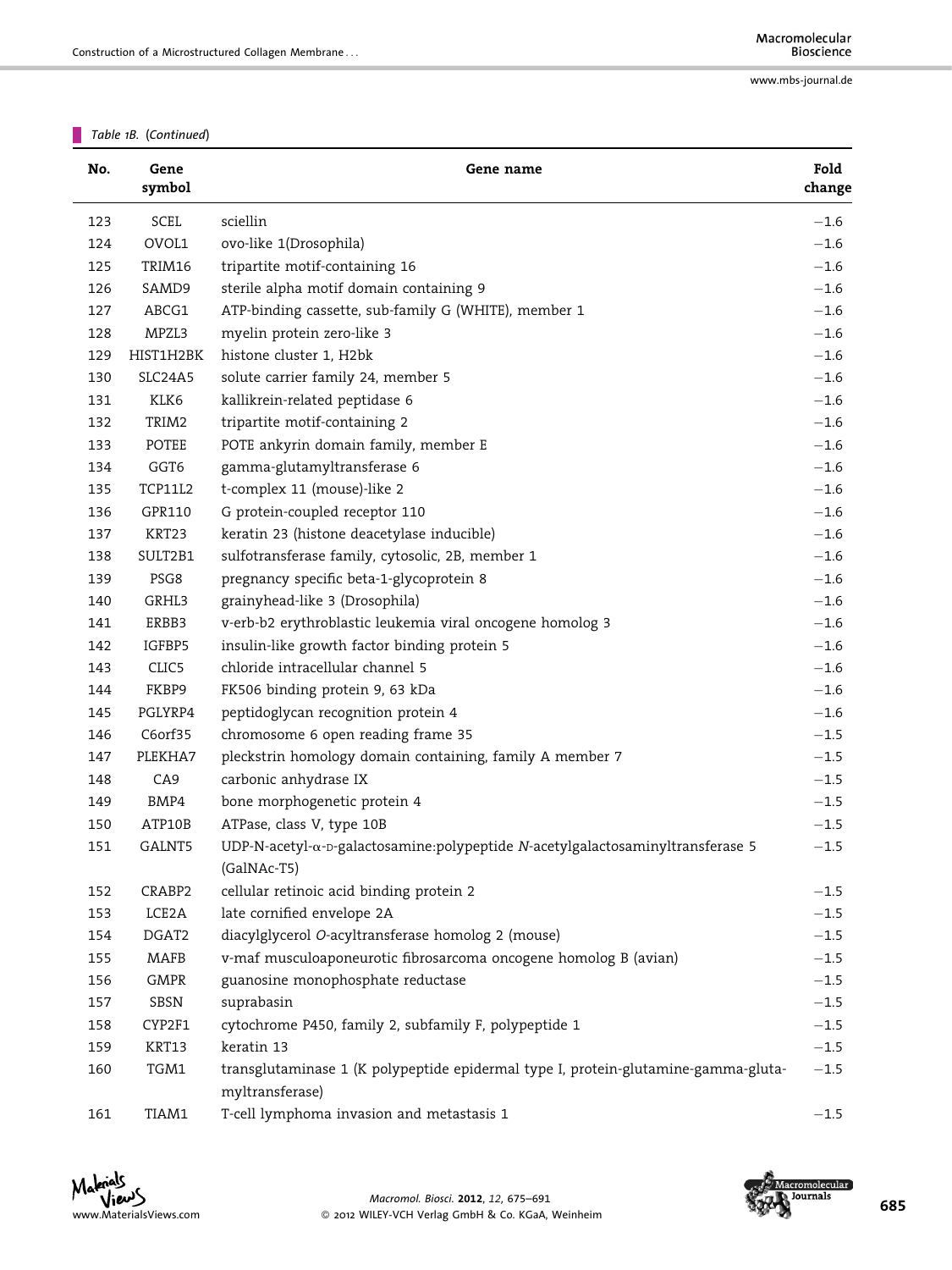Table 1B. (Continued)

| No. | Gene<br>symbol | Gene name                                          | Fold<br>change |
|-----|----------------|----------------------------------------------------|----------------|
| 162 | CCBP2          | chemokine binding protein 2                        | $-1.5$         |
| 163 | <b>CEBPA</b>   | CCAAT/enhancer binding protein (C/EBP), alpha      | $-1.5$         |
| 164 | FLJ13744       | hypothetical FLJ13744                              | $-1.5$         |
| 165 | <b>BNIPL</b>   | BCL2/adenovirus E1B 19 kD interacting protein like | $-1.5$         |
| 166 | AADACL2        | arylacetamide deacetylase-like 2                   | $-1.5$         |
| 167 | RHCG           | Rh family, C glycoprotein                          | $-1.5$         |
| 168 | RAB11FIP1      | RAB11 family interacting protein 1 (class I)       | $-1.5$         |
|     |                |                                                    |                |

to be FGF2, IL 6 (IL6), group IV A phospholipase A2 (PLA2G4A), and prostaglandin-endoperoxide synthase 2 (PTGS2).

Of the 168 genes upregulated in keratinocytes on flat membranes, 32 directly interacted with each other



Figure 6. RT-qPCR validation of differentially expressed genes in keratinocytes on papillary-structured membranes compared to flat membranes. Depicted are the fold-changes identified with the gene expression microarrays (open bars) and their validation using RT-qPCR (filled bars) $\pm$  S. E. M. An asterisk (\*) indicates statistically significant changes on papillary-structured versus flat membranes ( $p <$  0.05).



Figure 7. Visualization of proteins (arrowheads) from differentially expressed genes on papillary-structured membranes with keratinocytes. Staining for fibrillin 2 (upregulated on papillarystructured membranes), and loricrin and cystatin E/M (downregulated on papillary-structured membranes). The dotted line indicates a part of the border between the collagen membrane and cultured cell layer. Bars are 50  $\mu$ m.

(Figure 8B). Key players in this network are (i) the transcription factor CCAAT/enhancer binding protein alpha (CEBPA) involved in differentiation and in mitotic growth arrest and (ii) tyrosinase (oculocutaneous albinism IA) (TYR) in another part of the network.

## A Upregulated in keratinocytes on papillary-structured membranes





Figure 8. Pathway analysis of (A) the genes upregulated in keratinocytes on papillary-structured membranes and (B) upregulated in keratinocytes on flat membranes.



Address Macromol. Biosci. 2012, 12, 675–691<br>
2012 WILEY-VCH Verlag GmbH & Co. KGaA, Weinheim www.MaterialsViews.com @ 2012 WILEY-VCH Verlag GmbH & Co. KGaA, Weinheim

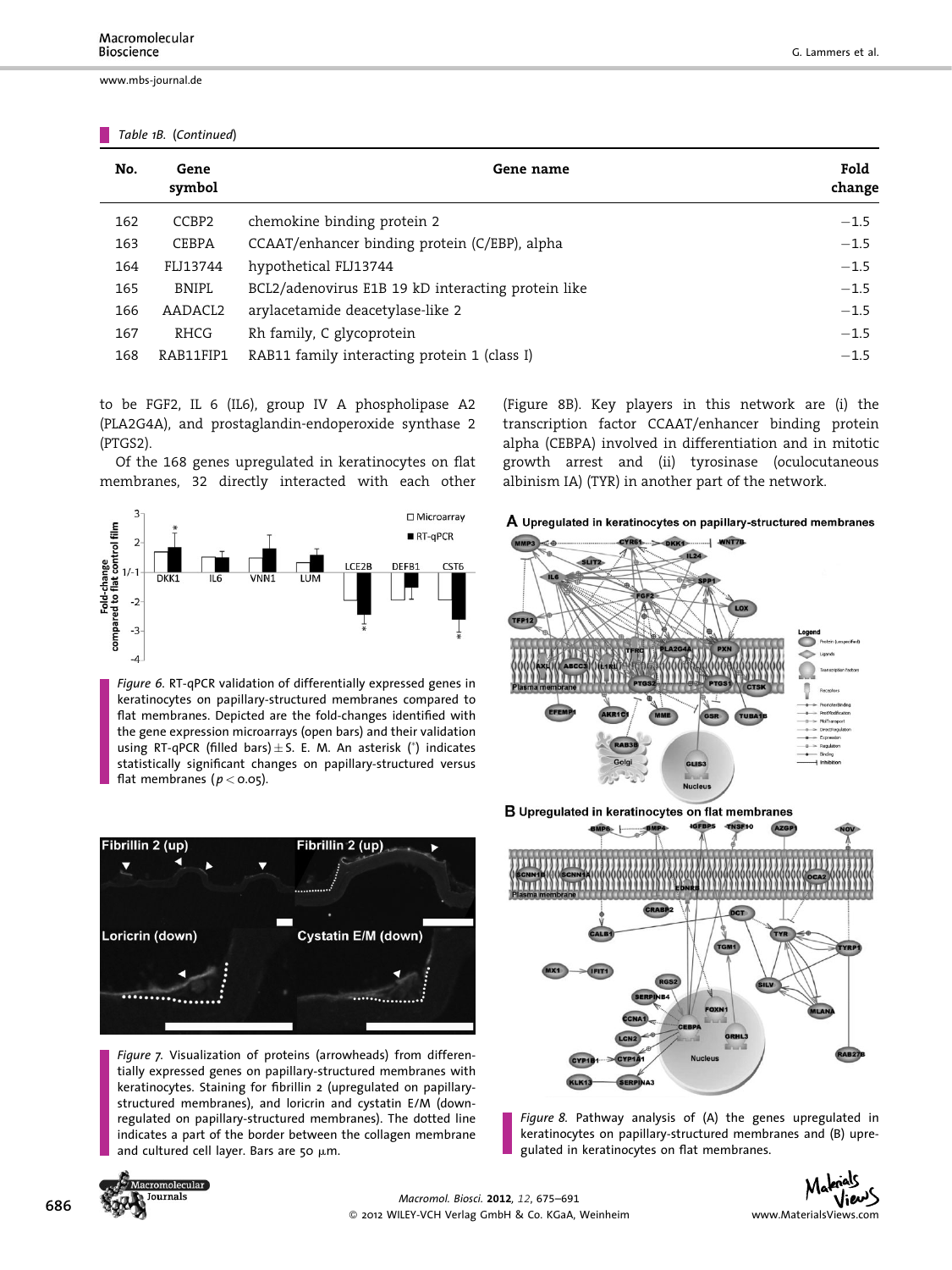# 3. Discussion

A collagen membrane matching the natural architecture of the human skin's basement membrane was constructed, by mimicking the topology of dermal papillae. Cultured keratinocytes were able to establish a confluent layer. In contrast to the single layered keratinocytes on the flat part of the membrane, multiple layers were present at the base of the papillary structures, containing morphologically distinct cells including young keratinocytes. This provided a first indication that the membrane architecture could result in a direct biological effect on the cultured cells. Microarray analysis was used as an unbiased and comprehensive tool to obtain insight in the differences between keratinocytes on papillary-structured and flat membranes. The gene expression profiles obtained hinted to specific cell behavior, and expressionlevelswere validated by RT-qPCR, indicating that the observed differences in gene expression reflect real changes. This was confirmed by antibody staining for a number of proteins encoded by the differentially expressed genes. Thus, despite the initial concerns that differences could be diluted out, significant differences were found.

The list of upregulated genes on papillary-structured membranes contained genes known to be involved in cell signaling, development, and proliferation. Pathway analysis provided more insight in the biological nature of the differences in gene expression. The protein products of genes upregulated on papillary-structured membranes were mainly situated on the plasma membrane and in the extracellular space. The key proteins in this network have been reported to be involved in keratinocyte proliferation and migration. FGF2, for example, stimulates **Represents** respectively induce the ration.<sup>[32]</sup> IL 6 can indirectly induce keratinocyte migration.[26] In addition, group IV A phospholipase A2 (PLA2G4A) and PTGS2 [also known as cyclooxygenase 2 (COX-2)] are both required for the conversion of cell membrane phospholipids into prostaglandins that are involved in keratinocyte migration and proliferation.[33] Fibrillins form microfibrils that act as a scaffold for elastin, and in skin fibrillin 2 is mainly found at the dermal-epidermal junction.<sup>[34,35]</sup> In our study, fibrillin 2 was found on top of the papillary structures resembling the top of dermal papillae. Since the protein was not found at the horizontal surfaces between the structures, it is possible that these cells on top experienced a distinct tension (stress) that stimulated fibrillin deposition. Very clearly, the cells sense their local microenvironment. The interplay of topological cues and intercellular communication will be subject of more detailed future studies.

The list of genes upregulated on flat membranes contained a remarkable number of genes related to keratinocyte differentiation. Pathway analysis showed a more intracellular localization of the gene products. The central transcription factor of one part of the network, C/EBPalpha is known for its role in keratinocyte terminal differentiation.[36] Proteins of the other part of the network, including tyrosinase (TYR), dopachrome tautomerase (DCT), and tyrosinase-related protein 1 (TYRP1), are known to be involved in the process of melanogenesis.<sup>[37]</sup>

In this study, only type I collagen was used as amatrix for cell growth. To mimic the natural basement membrane present between keratinocytes and the dermis, the papillary membrane may also be covered with basement membrane components such as type IV collagen and glycosaminoglycans. In addition, elastinmay be included in the dermal structure, since it has been shown to stimulate keratinocyte proliferation.<sup>[30]</sup> Future research may also include the evaluation of keratinocytes cultured at the air/ liquid interface, better representing the natural environmental conditions of keratinocytes. These additional experiments will probably lead to a better understanding of the direct effect of membrane architecture on keratinocyte behavior.

# 4. Conclusion

A collagen membrane representing the natural architecture of the dermal papillae in human skin was constructed. Cellular morphology, gene expression signatures and protein expression of keratinocytes cultured on these membranes were different when compared to flat membranes. This indicates that cellular characteristics can be directed by physical modification of biomaterials, which may form specific cellular niches. This knowledge may be used for the construction of improved tissue-engineered skin constructs.

# 5. Experimental Section

# 5.1. Design and Construction of the Papillary-Structured Mold

A papillary-structured mold was designed, implementing dimensions extracted from a published in vivo analysis of human skin using near-infrared confocal microscopy (Figure 2).<sup>[12]</sup> Dimensions of the inner forearm dermal papilla were deduced from histological pictures and quantitative data presented in this publication and a mold was designed to produce collagen membranes containing cones (microstructures) of 100  $\mu$ m height and 175  $\mu$ m width at the base, and an intercone distance of  $\approx$ 165  $\mu$ m.

The collagen mold is made from a PDMS structure. The generation of PDMS masters as molds of a microstructured polycarbonate master is a typical work flow in the manufacturing of microfluidic systems or microstructured foils and thin films.<sup>[13]</sup> For master fabrication, a 115 mm diameter and 4 mm thick polycarbonate disk was machined using a Minitech Mini-Mill 3PRO 3-Axis CNC milling machine (Norcross, GA, USA) and a  $15^\circ$ V-shaped engraving bit with 100  $\mu$ m tip width to remove all

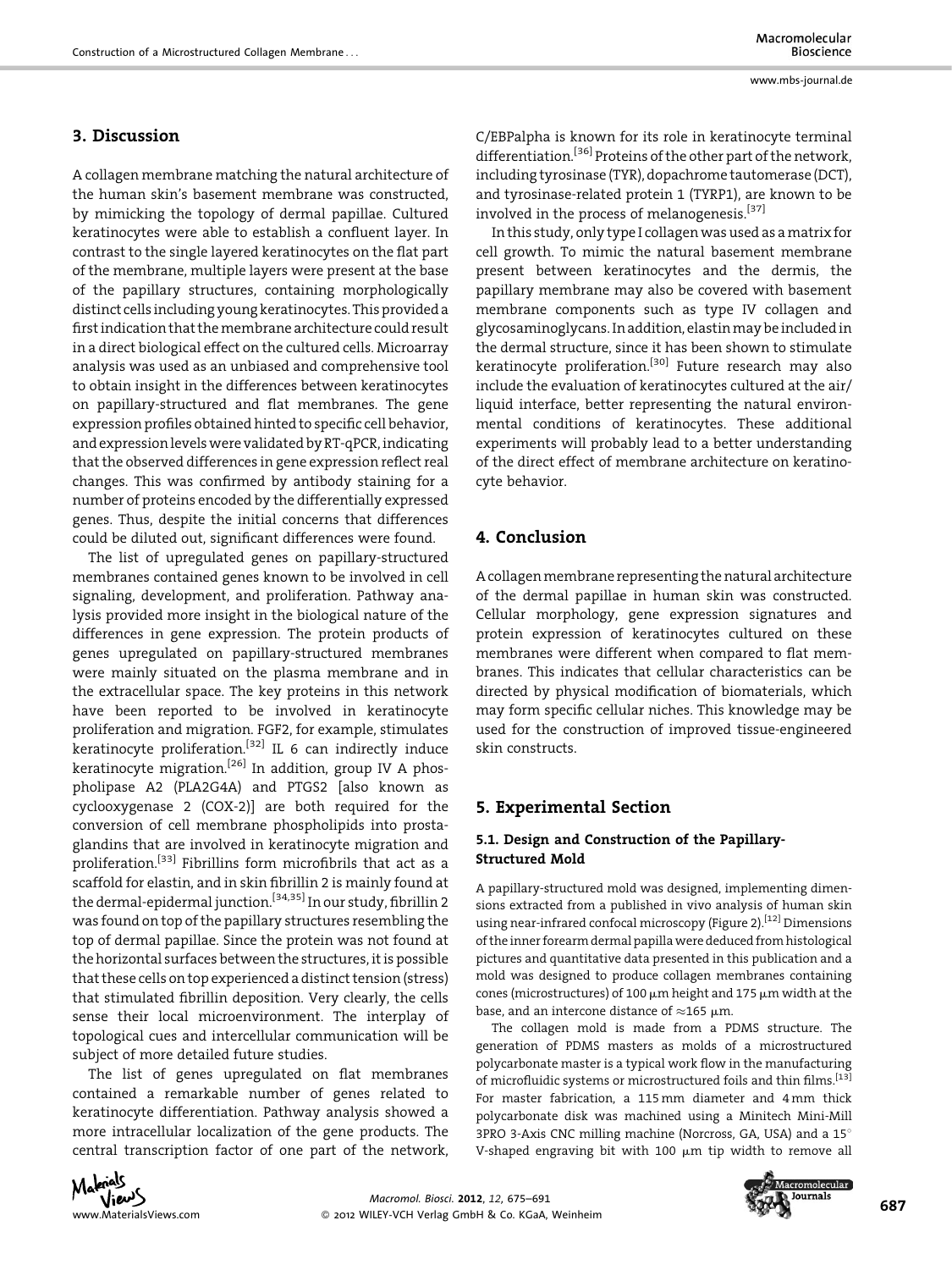material except the intended cones. A spindle turning speed of 50 000 rpm and a feed rate of 600 mm $\cdot$ min $^{-1}$  was applied. Vertical and horizontal milling paths were constructed in a defined pattern using Autodesk AutoCAD 2007.

The PDMS molding was realized as casted resin by molding an addition-curing two component PDMS (Elastosil RT 607, Wacker, Munich, Germany) from the polycarbonate master in a brass form of an hot embossing machine (Schmidt Technology, Cranberry Twp., PA, USA). Elastosil components A and B were mixed at a 9:1 weight ratio at room temperature. The mixture was degassed in a desiccator and then poured onto the polycarbonate master in the brass form. The form was put into the hot embossing machine and pressed for 30 min under vacuum at 80 $\degree$ C to solidify. After demolding, the PDMS was washed with 100% ethanol. The final template for the construction of papillary-structured collagen membranes was thus a  $12 \times 12$  mm<sup>2</sup> PDMS mold containing slightly sloped, cone shaped holes of 175  $\mu$ m width and 100  $\mu$ m depth, with an in between distance of 165  $\mu$ m (Figure 2C and D).

## 5.2. Production of Papillary-Structured and Flat Collagen Membranes

Type I collagen fibrils were purified from bovine Achilles tendon using extractions with diluted acetic acid, aqueous NaCl and urea, and acetone.<sup>[14]</sup> A suspension of collagen fibrils (0.8% w/v in 0.25 M acetic acid) was shaken overnight at  $4^{\circ}$ C and homogenized on ice using a Potter-Elvehjem homogenizer (Louwers Glass and Ceramic Technologies, Hapert, The Netherlands) with an intervening space of 0.35 mm until homogenizationwas completed. Air-bubbleswere removed by centrifugation at 250 g for 10 min at 4 °C. To obtain a container, a 35 mm Petri dish with the bottom removed was fixed on the papillary-structured PDMS cast and filled with collagen suspension (2 mL). Air entrapped in the indentations was removed by placing the cast with collagen suspension in a vacuum desiccator for  $3 \times 1$  min. The suspension was air-dried at room temperature. As a control, flat collagen membranes were produced on an adjacent surface of non-structured PDMS cast, using the same procedure.

For morphological analysis, the papillary-structured and flat membranes were mounted on stubs, sputtered with an ultrathin layer of gold in a Polaron E5100 coating system and visualized with a JEOL JSM-6310 scanning electron microscope (Tokyo, Japan) operating at 15 kV.

## 5.3. Production of a Papillary-Structured Double-Layered Construct

To demonstrate the feasibility of preparing a composite dermal substitute composed of a papillary dermal and a reticular dermal component, the papillary-structured papillary membrane was combined with a porous (dermal) scaffold. A collagen fibril suspension was poured on the papillary-structured PDMS cast (see Section 5.2.), and air-dried for 8h resulting in near dry membranes. This layer was covered with collagen suspension (2 mL, resulting in a 1–2 mm layer), directly frozen at  $-$ 20 °C, and lyophilized.

This double-layered construct was analyzed by scanning electron microscopy (see Section 5.2.).

# 5.4. Culture of Primary Human Keratinocytes on Papillary-Structured Membranes

Keratinocytes were obtained from human abdominal skin derived from donors who underwent surgery for abdominal wall correction.[15] Three papillary-structured and three flat membranes were evaluated. To ensure that seeded cells remained on top of the membranes, films were placed in 10 mm diameter CellCrown24 inserts (ScaffDex, Tampere, Finland), disinfected with 70% ethanol  $(3 \times 1 h$  and  $1 \times 16 h$ ), washed with sterile phosphate-buffered saline (pH = 7.2,  $5 \times 1$  h, and  $1 \times 16$  h), placed on the bottom of a 6-well plate and pre-incubated for 16 h in keratinocyte growth medium (KGM).<sup>[16]</sup> Cells were seeded at a density of 100 000 cells/ insert and incubated in medium (2 mL per well) at 37  $^{\circ}$ C and 5% CO<sub>2</sub>. Cells were cultured to confluency on the membranes for 10 d and medium was refreshed on day 3 and 6. Membranes  $+$  cells were removed from the inserts, divided in two and processed for microscopical evaluation and RNA analysis.

## 5.5. Microscopic Evaluation

One half of the membranes with cultured keratinocytes was rinsed with phosphate buffer (PB, 0.1  $M$ , pH = 7.4), fixed with paraformaldehyde (4% in 0.1 <sup>M</sup> PB) for 30 min at room temperature, washed with PB  $(0.1 \text{ M})$ , and divided in three pieces for (electron) microscopical evaluation and (immuno)cytochemistry.

For scanning electron microscopy, one piece was dehydrated in an ascending graded series of ethanol up to 100% ethanol, critical point dried using  $CO<sub>2</sub>$  with a Polaron E3000 critical point drying apparatus (Watford, UK), processed and visualized with a JEOL JSM-6310.

For light and transmission microscopy, one piece was further fixed in glutaraldehyde [2% in 0.1 M phosphate buffer (pH = 7.4)], post-fixed with osmium tetroxide (1%), dehydrated in an ascending series of ethanol, and embedded in Epon 812. To obtain a general overview by light microscopy,  $1 \mu m$  sections were stained with toluidine blue and basic fuchsin. For a more detailed analysis, ultrathin sections (60 nm) were cut and picked up on Formvarcoated grids, post-stained with lead citrate and uranyl acetate, and examined in a JEOL 1010 electron microscope.

For immunocytochemical evaluation, a third piece of the fixed membrane part was placed in TissueTek (Sakura Finetek, Zoeterwoude, The Netherlands), frozen in liquid nitrogen-cooled isopentane and sectioned. Cryosections were incubated in rabbit anti-human fibrillin 2 (1:200),  $^{[17]}$ rabbit anti-human loricrin [1:500, Berkeley Antibody Company (BAbCO), Richmond, CA, USA], and rabbit anti-human cystatin M/E (1:200),<sup>[18]</sup> followed by an Alexa 488-labeled goat anti-rabbit IgG antibody (Molecular Probes, Eugene, OR, USA).<sup>[19]</sup>

#### 5.6. RNA Isolation

The other unprocessed half of the membrane with cultured keratinocytes was placed directly in Qiagen lysis buffer RLT (350 $\mu$ A) for RNA isolation, vortexed for 1 min, and processed according to the Qiagen RNeasy mini kit protocol for the purification of total RNA from animal cells using spin technology (Qiagen, Hilden, Germany), including an on-column DNase



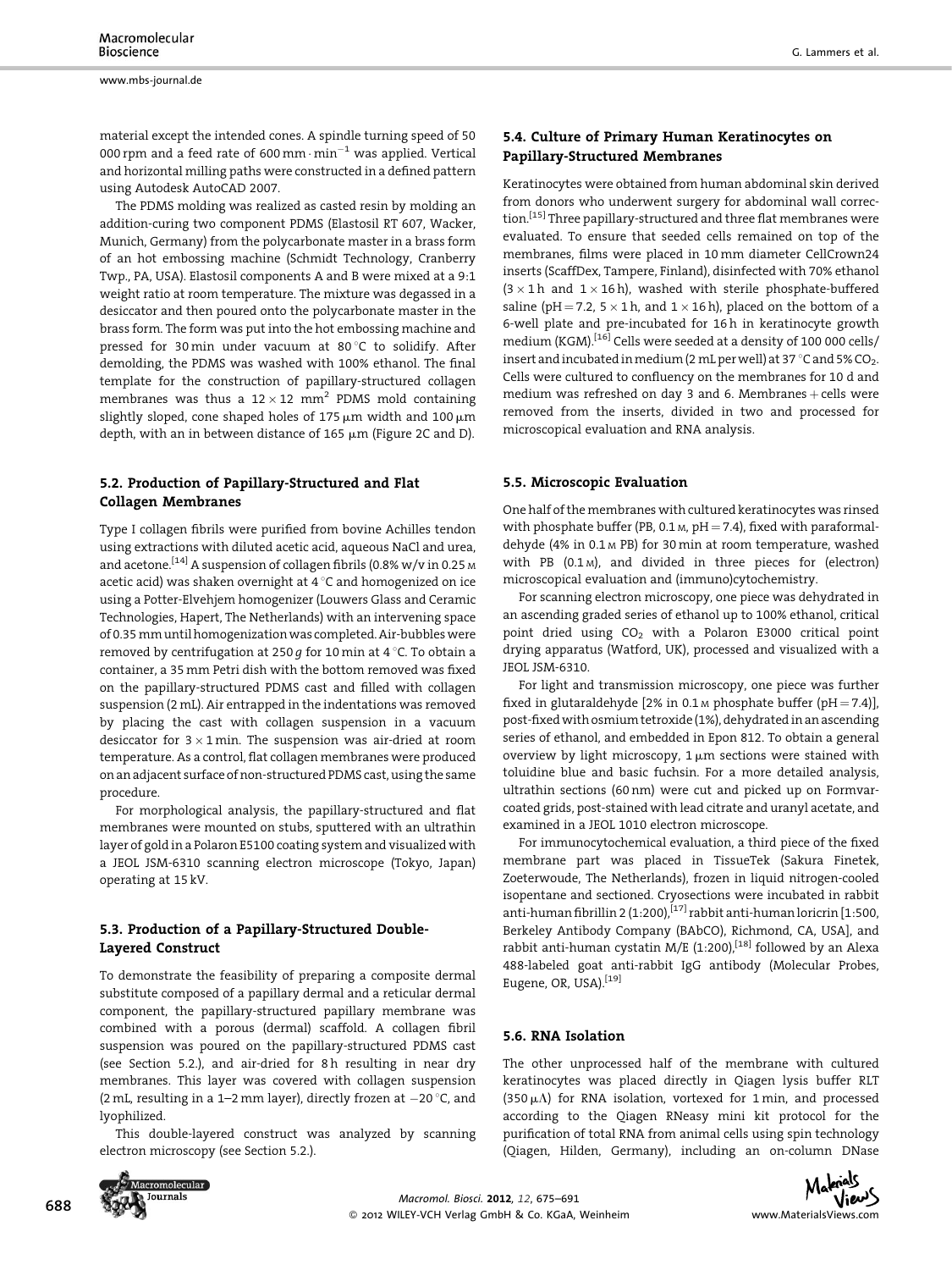digestion. The RNA concentration and purity were measured with a Nanodrop spectrophotometer (Thermo Scientific, Waltham, MA, USA) and RNA integrity was analyzed on an Agilent Bioanalyser (Santa Clara, CA, USA). Per half of a membrane, 1.5-8 µg RNA was isolated with an RNA integrity number (RIN) between 8.7 and 9.6, indicating excellent RNA quality.

# 5.7. High-Density Gene Expression Microarray Analysis

A comprehensive gene expression analysis was performed of keratinocytes cultured on papillary-structured and on flat membranes using high density gene expressionmicroarrays.Microarray analysis was performed as described before, with minor modifications.[20] From the isolated total RNA, 100 ng was further processed according to the Affymetrix GeneChip whole transcript sense target labeling assay manual (Affymetrix, Santa Clara, CA, USA). First, the ribosomal RNA content was reduced using the Invitrogen RiboMinus transcriptome isolation kit. Then, double-stranded complementary DNA (cDNA) was synthesized from RNA, which was used for in vitro transcription, creating complementary RNA. This RNA was then used to create fluorescently labeled singlestranded DNA fragments in the sense orientation, which was hybridized on Affymetrix GeneChip human exon 1.0 sense target (ST) microarrays. These microarrays contain defined spots of oligonucleotide probes targeting a specific nucleotide sequence. Four spots with different probes form (in 90% of the cases) a probe set, covering every known and putative exon of the human genome. Using current annotation data, the 1.4 million probe sets (exons) on this array can be combined to analyze the expression of 17 859 individual genes.

The arrays were scanned and converted to a processed image, which was converted to one fluorescence intensity value per probe, using Affymetrix GeneChip Operating Software (GCOS). The values of individual probes belonging to one probe set were averaged using Partek Genomics Suite 6.4 (Partek Inc., St. Louis, MO, USA, www.partek.com). The average fluorescence intensity of all 17 859 genes on the microarrays was calculated using the Robust Multiarray Analysis (RMA) algorithm, $[21]$  including a quantile normalization and background correction for GC-content. Human genome version HG18 was used for annotation.<sup>[22]</sup>

To identify differentially expressed genes, a one-way analysis of variance (ANOVA) was performed for gene expression in keratinocytes cultured on papillary-structured versus flat membranes. Gene lists of interest were analyzed for known direct interactions between their gene products using Pathway studio 7.1 software (Ariadne, Rockville, MD, USA).

## 5.8. RT-qPCR Validation

Microarray data were validated by reverse transcriptase quantitative polymerase chain reaction (RT-qPCR) on skin-related genes.[18,23–26]. For this 170 ng RNA was converted to cDNA using an Invitrogen SuperScript III first-strand synthesis system kit for RT-PCR by incubation at 65 °C for 5 min in the presence of random hexamers (50 ng) and deoxynucleotide triphosphate (dNTP,  $10^{-3}$  <sub>M</sub>) mix. After incubation on ice, the reaction mix was diluted 1:1 to a total volume of 20  $\mu$ L containing MgCl $_2$  (5  $\times$  10 $^{-3}$  m), dithiothreitol (DTT, 0.01 M), RNaseOUT (40 U), and SuperScript III Reverse Transcriptase  $[200 \text{ U}$  in 0.020 M Tris-HCl (pH = 8.4), and 0.050 M KCl]. This mixture was incubated for 10 min at 25  $\degree$ C, and cDNA was synthesized for 50 min at 50 °C. Reaction was terminated at 85 °C for 5 min, placed on ice, and samples were stored at  $-$ 20  $^{\circ}$ C.

In a 20  $\mu$ L reaction, 1 ng cDNA was mixed with SYBR green 2 $\times$ supermix (10 µL, Bio-Rad), forward (12 pmol) and reverse (12 pmol) primers (Table 2). RT-qPCR was performed in a Bio-Rad (Hercules, CA, USA) C1000 thermal cycler with a CFX96 real-time PCR detection system using a hot start at 50 °C for 2 min and 95 °C for 10 min, followed by 40 cycles of 95 °C for 15 s, 60 °C for 1 min, including a plate read after every cycle, followed by 95  $\degree$ C for 15 s, and a melt curve from 60 to 95 $^{\circ}$ C, incrementing 0.5 $^{\circ}$ C every 5 s accompanied by a plate read.

The cycle in which the fluorescence intensity passed a threshold  $(C_t)$  was determined using Bio-Rad CFX manager. The  $\Delta C_t$  of a sample was then calculated by subtraction of the  $C_t$  value of the reference gene large ribosomal protein P0 (RPLP0) from the  $C_t$  value of the gene of interest. To calculate the  $\Delta C_t$ , the average  $\Delta C_t$  of

Table 2. Primer sequences and amplicon size of the genes assessed by RT-qPCR.

| Primer name                                              | Gene<br>symbol   | Forward<br>primer<br>$(5'-3')$ | Reverse<br>primer<br>$(5'-3')$ | Amplicon<br>size<br>(bp) |
|----------------------------------------------------------|------------------|--------------------------------|--------------------------------|--------------------------|
| dickkopf homolog 1(Xenopus laevis)                       | DKK1             | atcatagcaccttggatgggtatt       | cttcttgtcctttggtgtgatacattt    | 75                       |
| interleukin 6 (interferon, beta 2)                       | IL6              | agccctgagaaaggagacatgta        | ggcaagtctcctcattgaatcc         | 140                      |
| vanin 1[28]                                              | VNN1             | gaacccagtatgtctttcct           | catacaacctcccaaacaga           | 147                      |
| lumican                                                  | <b>LUM</b>       | cttcaatcagatagccagactgc        | agccagttcgttgtgagataaac        | 151                      |
| late cornified envelope 2B <sup>[23]</sup>               | <b>LCE2B</b>     | ggttgactaaactctgccagg          | cactggggcaggcattta             | 128                      |
| defensin, beta 1 <sup>[25]</sup>                         | DEFB1            | atggcctcaggtggtaactttc         | cacttggccttccctctgtaac         | 146                      |
| cystatin E/M <sup>[24]</sup>                             | CST <sub>6</sub> | tccgagacacgcacatcatc           | ccatctccatcgtcaggaagtac        | 75                       |
| ribosomal protein, large, P0<br>(reference gene) [24,28] | <b>RPLPO</b>     | caccattgaaatcctgagtgatgt       | tgaccagcccaaaggagaag           | 116                      |





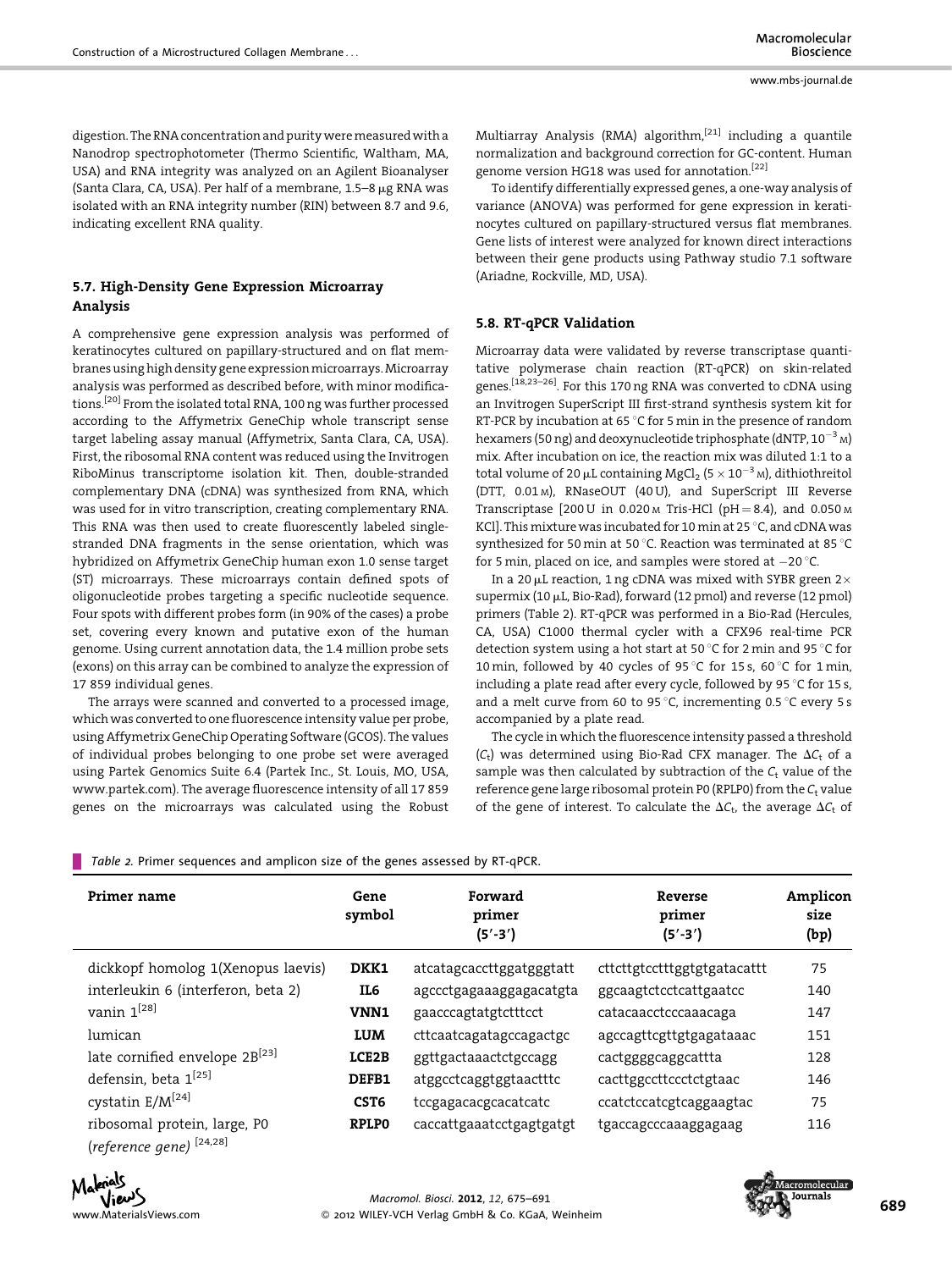keratinocytes cultured on flat membranes was subtracted from the average  $\Delta C_t$  of keratinocytes cultured on papillary-structured membranes. The fold change was calculated as 2 $^{-\Delta C_{\text{t}}}$ . RT-qPCR products were checked on agarose gel and were of expected size. To identify statistically significant changes in gene expression, an unpaired  $t$ -test was performed on the 2 $^{-\Delta \mathcal{C}_{\text{t}}}$  values of the individual genes assessed on papillary-structured versus flat membranes, and  $p < 0.05$  was considered significant.<sup>[27]</sup>

Acknowledgements: We like to thank Dr. Magda Ulrich and Prof. Dr. Esther Middelkoop of the Association of Dutch Burn Centers for their help with the porcine wound model (Figure 1). The MIC facility of the NCMLS is acknowledged for the use of the scanning electron microscope and cryostat, and we would like to express our gratitude to Paul Jap for the interpretation of TEM micrographs. We would like to thank Marcel Nelen and Suzanne Keijzers-Vloet of the Microarray Facility (Dept. of Human Genetics) for their assistance, and Henry Dijkman (Dept. of Pathology), and Peter Uijtdewilligen (Dept. of Biochemistry) for the use and their assistance in the laser microdissection pilot, respectively. This study is funded by the Dutch Program for Tissue Engineering (grant DPTE 6735 and 6739) and by the EU-FP6 project EuroSTEC (soft tissue engineering for congenital birth defects in children: contract: LSHB-CT-2006-037409).

Received: September 1, 2011; Revised: December 2, 2011; Published online: March 13, 2012; DOI: 10.1002/mabi.201100443

Keywords: biomedical applications; biomimetics; microstructures; tissue engineering

- [1] G. C. Gurtner, S. Werner, Y. Barrandon, M. T. Longaker, Nature 2008, 453, 314.
- [2] S. MacNeil, Nature 2007, 445, 874.
- [3] A. D. Metcalfe, M. W. Ferguson, Biomaterials 2007, 28, 5100.
- [4] U. B. Jensen, S. Lowell, F. M. Watt, Development 1999, 126, 2409.
- [5] R. M. Lavker, T. T. Sun, Science 1982, 215, 1239.
- [6] S. Ghazizadeh, L. B. Taichman, J. Invest. Dermatol. 2005, 124, 367.
- [7] S. Muffler, H. J. Stark, M. Amoros, B. Falkowska-Hansen, K. Boehnke, H. J. Buhring, A. Marme, J. R. Bickenbach, P. Boukamp, Stem Cells 2008, 26, 2506.
- [8] C. Pincelli, A. Marconi, J. Cell Physiol. 2010, 225, 310.
- [9] G. D. Pins, M. Toner, J. R. Morgan, FASEB J. 2000, 14, 593.
- [10] R. G. Flemming, C. J. Murphy, G. A. Abrams, S. L. Goodman, P. F. Nealey, Biomaterials 1999, 20, 573.
- [11] T. Steinberg, S. Schulz, J. P. Spatz, N. Grabe, E. Mussig, A. Kohl, G. Komposch, P. Tomakidi, Nano Lett. 2007, 7, 287.
- [12] M. Huzaira, F. Rius, M. Rajadhyaksha, R. R. Anderson, S. Gonzalez, J. Invest. Dermatol. 2001, 116, 846.
- [13] M. Focke, D. Kosse, C. Muller, H. Reinecke, R. Zengerle, S. F. von Stetten, Lab Chip. 2010, 10, 1365.
- [14] J. S. Pieper, A. Oosterhof, P. J. Dijkstra, J. H. Veerkamp, T. H. van Kuppevelt, Biomaterials 1999, 20, 847.
- [15] G. Tjabringa, M. Bergers, R. D. van Rens, B. R. de Boer, E. Lamme, J. Schalkwijk, Am. J. Pathol. 2008, 173, 815.
- [16] F. Van Ruissen, P. E. van Erp, G. J. de Jongh, J. B. Boezeman, P. C. van de Kerkhof, J. Schalkwijk, J. Cell Sci. 1994, 107, 2219.
- [17] G. Lin, K. Tiedemann, T. Vollbrandt, H. Peters, B. Batge, J. Brinckmann, D. P. Reinhardt, J. Biol. Chem. 2002, 277, 50795.
- [18] P. L. Zeeuwen, I. M. van Vlijmen-Willems, B. J. Jansen, G. Sotiropoulou, J. H. Curfs, J. F. Meis, J. J. Janssen, R. F. van Ruissen, J. Schalkwijk, J. Invest. Dermatol. 2001, 116, 693.
- [19] W. F. Daamen, S. T. Nillesen, T. Hafmans, J. H. Veerkamp, M. J. van Luyn, T. H. van Kuppevelt, Biomaterials 2005, 26, 81.
- [20] G. Lammers, C. Gilissen, S. T. Nillesen, P. J. Uijtdewilligen, R. G. Wismans, J. A. Veltman, W. F. Daamen, T. H. van Kuppevelt, Biomaterials 2010, 31, 8299.
- [21] R. A. Irizarry, B. Hobbs, F. Collin, Y. D. Beazer-Barclay, K. J. Antonellis, U. Scherf, T. P. Speed, Biostatistics 2003, 4, 249.
- [22] E. S. Lander, L. M. Linton, B. Birren, C. Nusbaum, M. C. Zody, J. Baldwin, K. Devon, K. Dewar, M. Doyle, W. FitzHugh, R. Funke, D. Gage, K. Harris, A. Heaford, J. Howland, L. Kann, J. Lehoczky, R. LeVine, P. McEwan, K. McKernan, J. Meldrim, J. P. Mesirov, C. Miranda, W. Morris, J. Naylor, C. Raymond, M. Rosetti, R. Santos, A. Sheridan, C. Sougnez, N. Stange-Thomann, N. Stojanovic, A. Subramanian, D. Wyman, J. Rogers, J. Sulston, R. Ainscough, S. Beck, D. Bentley, J. Burton, C. Clee, N. Carter, A. Coulson, R. Deadman, P. Deloukas, A. Dunham, I. Dunham, R. Durbin, L. French, D. Grafham, S. Gregory, T. Hubbard, S. Humphray, A. Hunt, M. Jones, C. Lloyd, A. McMurray, L. Matthews, S. Mercer, S. Milne, J. C. Mullikin, A. Mungall, R. Plumb, M. Ross, R. Shownkeen, S. Sims, R. H. Waterston, R. K. Wilson, L. W. Hillier, J. D. McPherson, M. A. Marra, E. R. Mardis, L. A. Fulton, A. T. Chinwalla, K. H. Pepin, W. R. Gish, S. L. Chissoe, M. C. Wendl, K. D. Delehaunty, T. L. Miner, A. Delehaunty, J. B. Kramer, L. L. Cook, R. S. Fulton, D. L. Johnson, P. J. Minx, S. W. Clifton, T. Hawkins, E. Branscomb, P. Predki, P. Richardson, S. Wenning, T. Slezak, N. Doggett, J. F. Cheng, A. Olsen, S. Lucas, C. Elkin, E. Uberbacher, M. Frazier, R. A. Gibbs, D. M. Muzny, S. E. Scherer, J. B. Bouck, E. J. Sodergren, K. C. Worley, C. M. Rives, J. H. Gorrell, M. L. Metzker, S. L. Naylor, R. S. Kucherlapati, D. L. Nelson, G. M. Weinstock, Y. Sakaki, A. Fujiyama, M. Hattori, T. Yada, A. Toyoda, T. Itoh, C. Kawagoe, H. Watanabe, Y. Totoki, T. Taylor, J. Weissenbach, R. Heilig, W. Saurin, F. Artiguenave, P. Brottier, T. Bruls, E. Pelletier, C. Robert, P. Wincker, D. R. Smith, L. Doucette-Stamm, M. Rubenfield, K. Weinstock, H. M. Lee, J. Dubois, A. Rosenthal, M. Platzer, G. Nyakatura, S. Taudien, A. Rump, H. Yang, J. Yu, J. Wang, G. Huang, J. Gu, L. Hood, L. Rowen, A. Madan, S. Qin, R. W. Davis, N. A. Federspiel, A. P. Abola, M. J. Proctor, R. M. Myers, J. Schmutz, M. Dickson, J. Grimwood, D. R. Cox, M. V. Olson, R. Kaul, C. Raymond, N. Shimizu, K. Kawasaki, S. Minoshima, G. A. Evans, M. Athanasiou, R. Schultz, B. A. Roe, F. Chen, H. Pan, J. Ramser, H. Lehrach, R. Reinhardt, W. R. McCombie, B. M. de la, N. Dedhia, H. Blocker, K. Hornischer, G. Nordsiek, R. Agarwala, L. Aravind, J. A. Bailey, A. Bateman, S. Batzoglou, E. Birney, P. Bork, D. G. Brown, C. B. Burge, L. Cerutti, H. C. Chen, D. Church, M. Clamp, R. R. Copley, T. Doerks, S. R. Eddy, E. E. Eichler, T. S. Furey, J. Galagan, J. G. Gilbert, C. Harmon, Y. Hayashizaki, D. Haussler, H. Hermjakob, K. Hokamp, W. Jang, L. S. Johnson, T. A. Jones, S. Kasif, A. Kaspryzk, S. Kennedy, W. J. Kent, P. Kitts, E. V. Koonin, I. Korf, D. Kulp, D. Lancet, T. M. Lowe, A. McLysaght, T. Mikkelsen, J. V. Moran, N. Mulder, V. J. Pollara, C. P. Ponting, G. Schuler, J. Schultz, G. Slater, A. F. Smit, E. Stupka, J. Szustakowski,